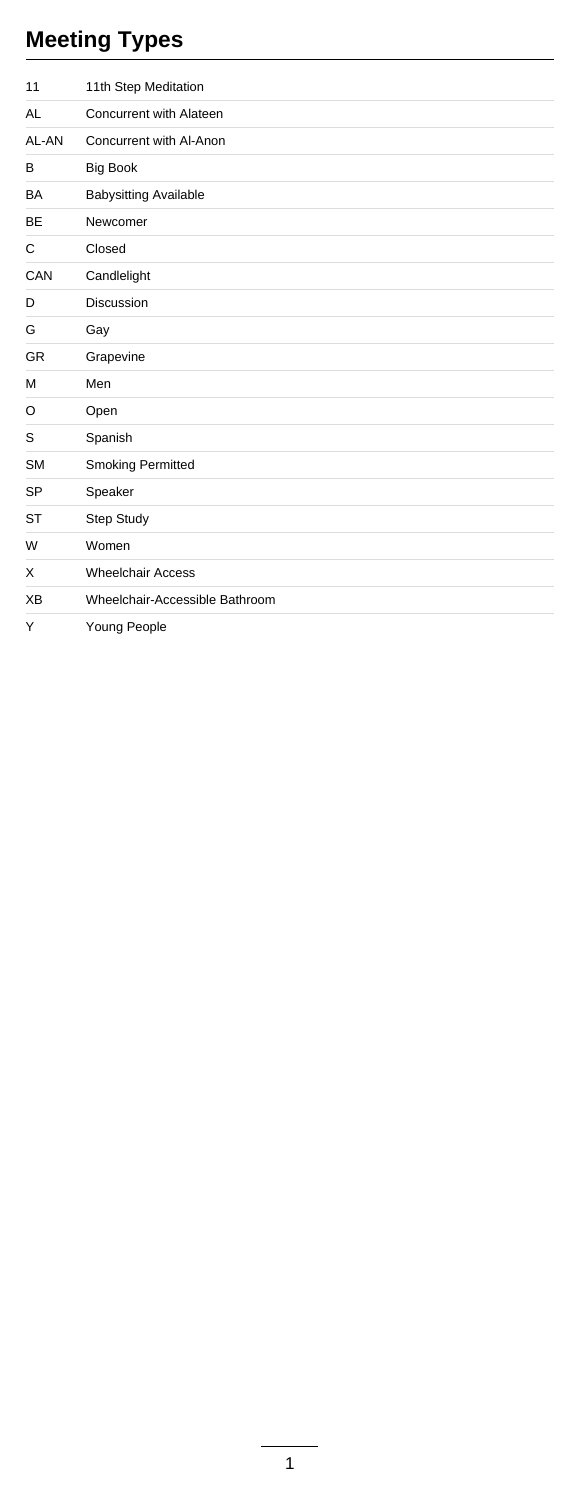## **Sunday**

| $6:45$ am         | Sunrise Attitude Adj.<br>Center Mall Suite 105<br>1941 S 42nd St<br>Omaha                |   |
|-------------------|------------------------------------------------------------------------------------------|---|
| $7:15 \text{ am}$ | <b>Millard Morning Group</b><br><b>Millard Club</b><br>5035 S 134th St<br>Omaha          | D |
| 7:45 am           | <b>They Got Too Big</b><br>12 Step House<br>7306 Grant St<br>Omaha                       |   |
| 8 am              | <b>Sunday Morning Just Do</b><br><b>Reed Center</b><br>1200 Lord Blvd<br><b>Bellevue</b> |   |
| 8:30 am           | Sober On Sunday<br>200 16th Ave.<br>200 16th Ave<br><b>Council Bluffs</b>                |   |
| 9 am              | God As We Understand Him<br>12 Step House<br>7306 Grant St<br>Omaha                      |   |
| 9:30 am           | <b>Sunday Early Bird</b><br>Center Mall Suite 105<br>1941 S 42nd St<br>Omaha             |   |
| $10 \text{ am}$   | <b>Sunday Morning Breakfast</b><br>619 Olson Dr.<br>619 Olson Dr<br>Papillion            |   |
| 10 am             | <b>Grupo El Rescate</b><br>Alano Club<br>1523 Vinton St<br>Omaha                         | S |
| $10 \text{ am}$   | <b>Amazing Grace</b><br>Chapter VI at Hillcrest Landing<br>7559 Main St #304<br>Ralston  |   |
| 10 <sub>am</sub>  | <b>Rock Solid</b><br>Chapter VI at Hillcrest Landing<br>7559 Main St #304<br>Ralston     |   |
| $10 \text{ am}$   | <b>Free To Be</b><br>Midlands Hospital cafeteria<br>11111 S 84th St<br>Papillion         |   |
| $10 \text{ am}$   | <b>Front Room Group</b><br>The 500 Club<br>410 S 16th St<br>Council Bluffs               |   |
| 10 am             | <b>All Oars In The Water</b><br>Viking Ship<br>2582 Redick Ave<br>Omaha                  |   |
|                   |                                                                                          |   |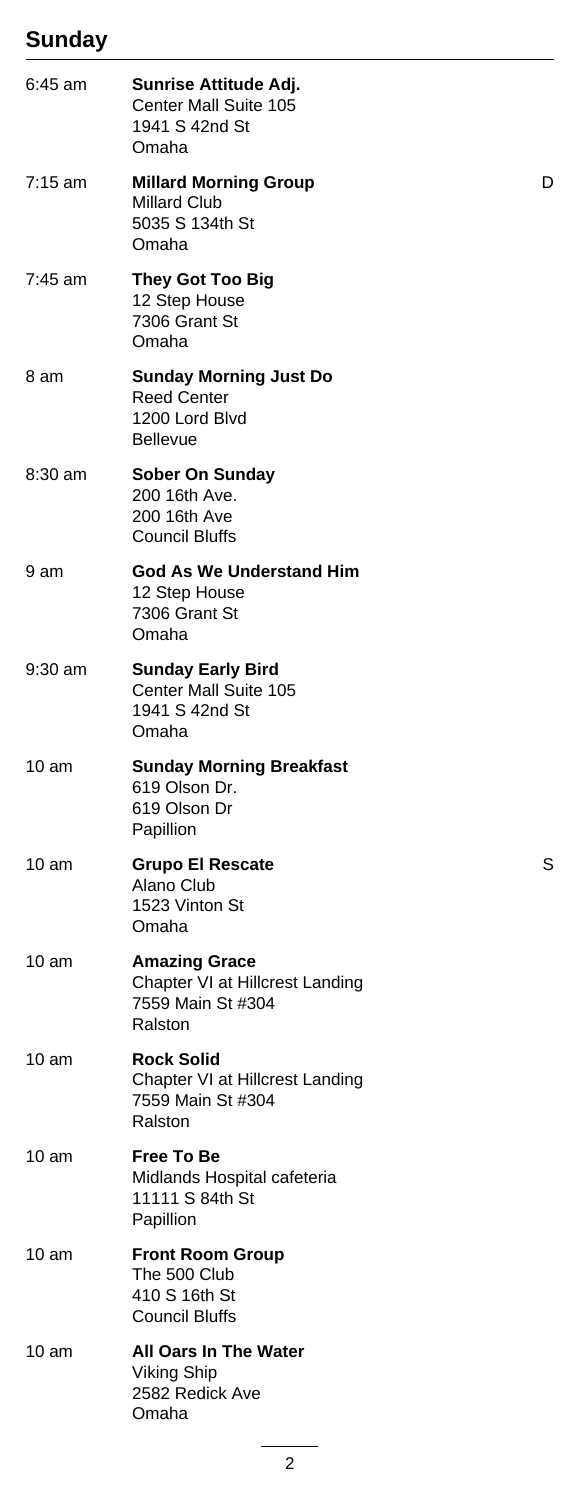| $10:30$ am         | I Think I Need A Meeting<br>12 Step House<br>7306 Grant St<br>Omaha               |    |
|--------------------|-----------------------------------------------------------------------------------|----|
| 10:30 am           | Grupo Nueva Vida<br>2312 N St.<br>2312 N St<br>Omaha                              | S  |
| $10:30$ am         | <b>Sharing &amp; Caring</b><br>34th Ave.<br>4615 N 34th Ave<br>Omaha              |    |
| 10:30 am           | <b>Always Late, Feelin Groovy</b><br>48th St. Club<br>219 N 48th St<br>Omaha      |    |
| $10:30$ am         | Salon Meeting - Fireplace Room<br>48th St. Club<br>219 N 48th St<br>Omaha         |    |
| 10:30 am           | <b>Sunday Morning</b><br>Alano Club<br>1523 Vinton St<br>Omaha                    |    |
| 10:30 am           | <b>California Call Up</b><br>Millard Club<br>5035 S 134th St<br>Omaha             |    |
| 11 $am$            | <b>Eleven at Eleven</b><br>12 Step House<br>7306 Grant St<br>Omaha                |    |
| $12:30 \text{ pm}$ | <b>Happy Destiny</b><br>48th St. Club<br>219 N 48th St<br>Omaha                   |    |
| $12:30 \text{ pm}$ | One More Day<br>Center Mall Suite 105<br>1941 S 42nd St<br>Omaha                  |    |
| 2 pm               | <b>Northside Ladies</b><br>34th Ave.<br>4615 N 34th Ave<br>Omaha                  |    |
| 2 pm               | <b>Growing Spirituality</b><br><b>Millard Club</b><br>5035 S 134th St<br>Omaha    |    |
| 2:30 pm            | <b>Sunday Matinee</b><br>Alano Club<br>1523 Vinton St<br>Omaha                    | SP |
| 3 pm               | Grupo 21 De Octubre<br>1234 S. 13th St., Ste. 205<br>1234 S 13th St #205<br>Omaha | S  |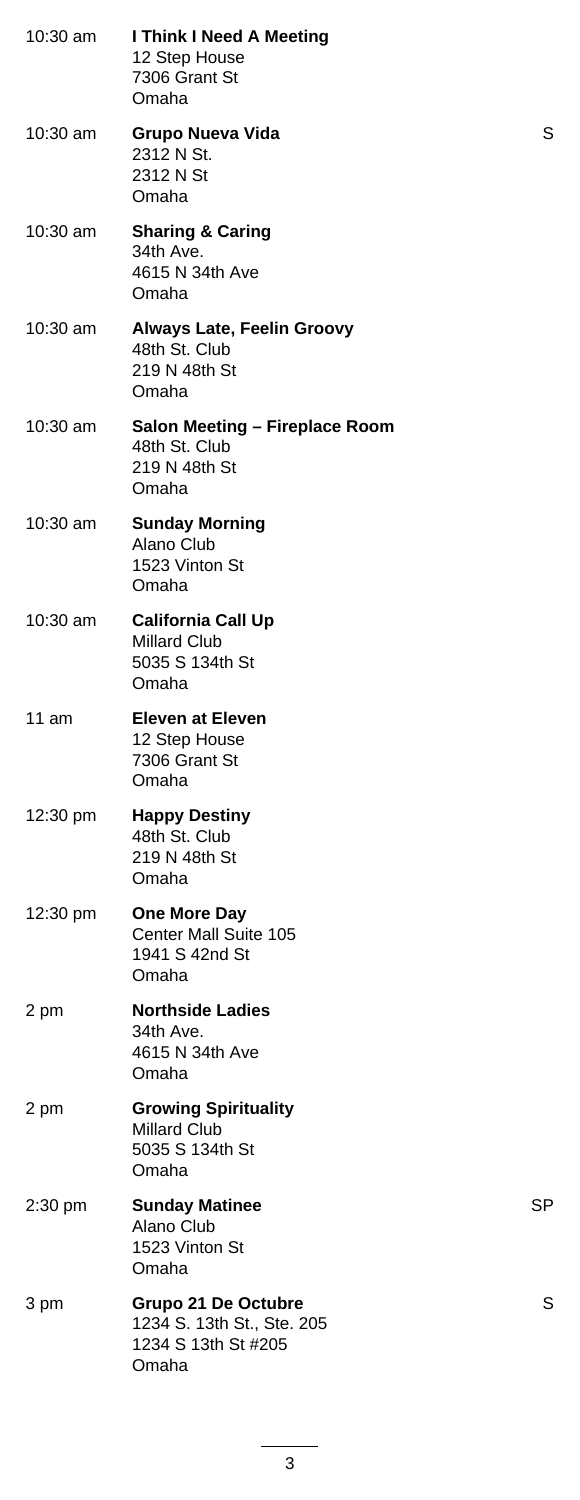| 3 pm              | <b>Alive and Sober</b><br>The 500 Club<br>410 S 16th St<br><b>Council Bluffs</b>          |      |
|-------------------|-------------------------------------------------------------------------------------------|------|
| 4 pm              | Lambda Stag<br>Augustana Lutheran Church<br>3647 Lafayette Ave<br>Omaha                   | G, M |
| 4 pm              | <b>Women Seeking Recovery</b><br>Center Mall Suite 105<br>1941 S 42nd St<br>Omaha         |      |
| 4 pm              | <b>Sweet Surrender</b><br>Chapter VI at Hillcrest Landing<br>7559 Main St #304<br>Ralston |      |
| 4 pm              | <b>Sunday Solutions</b><br><b>Millard Club</b><br>5035 S 134th St<br>Omaha                |      |
| 5 pm              | <b>Grupo Siempre Unidos</b><br>200 16th Ave.<br>200 16th Ave<br>Council Bluffs            | S    |
| 5 pm              | Tales of the Before & After<br>48th St. Club<br>219 N 48th St<br>Omaha                    | SP   |
| 6 pm              | <b>Grupo El Rescate</b><br>Alano Club<br>1523 Vinton St<br>Omaha                          | S    |
| 6 pm              | <b>Back To Basics</b><br>Center Mall Suite 105<br>1941 S 42nd St<br>Omaha                 |      |
| 6 pm              | 164 Out Loud<br>Hanscom Park UMC<br>4444 Frances St<br>Omaha                              | в    |
| 6:30 pm           | <b>Northside Sunday W.E. Group</b><br>2406 Fowler<br>2406 Fowler Ave<br>Omaha             |      |
| 6:30 pm           | <b>Not Your Straight Pepper Diet</b><br>48th St. Club<br>219 N 48th St<br>Omaha           |      |
| $6:30 \text{ pm}$ | The Gift of Hope Group<br>48th St. Club<br>219 N 48th St<br>Omaha                         |      |
| $6:30 \text{ pm}$ | I Am Responsible<br>Chapter VI at Hillcrest Landing<br>7559 Main St #304<br>Ralston       |      |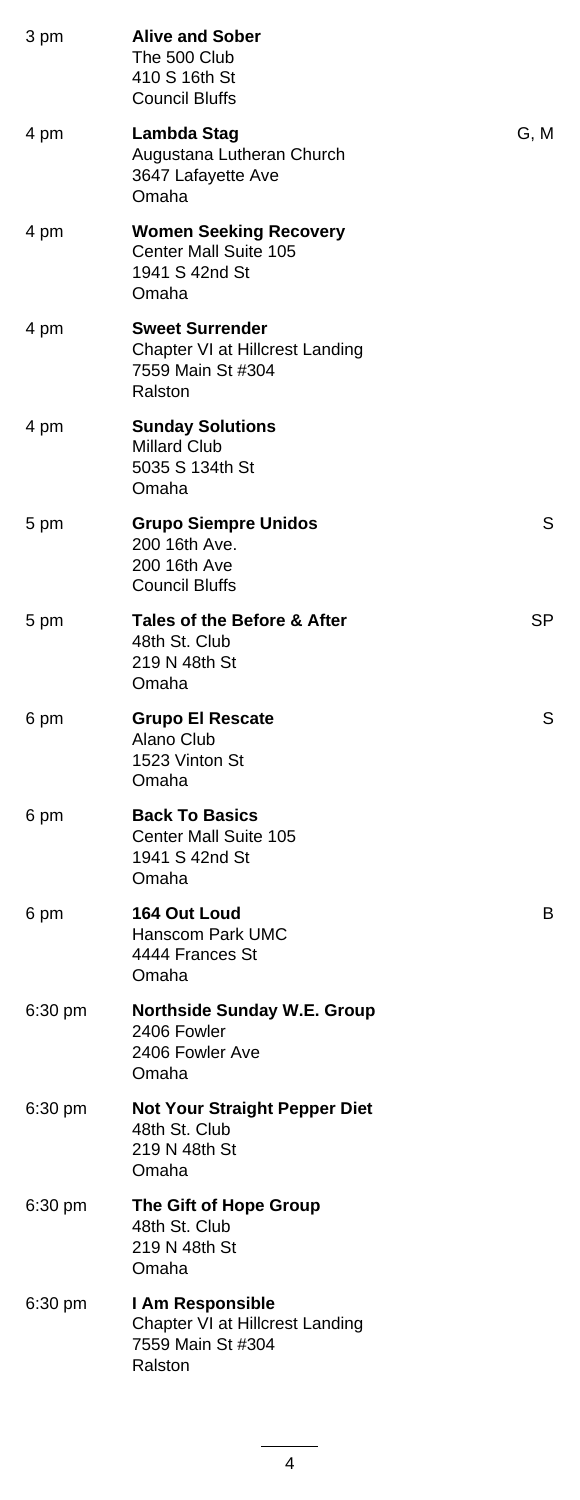| 7 pm    | <b>Young Life Group</b><br>12 Step House<br>7306 Grant St<br>Omaha                             |       |
|---------|------------------------------------------------------------------------------------------------|-------|
| 7 pm    | Grupo Nueva Vida<br>2314 N St.<br>2314 N St<br>Omaha                                           | S     |
| 7 pm    | <b>Grupo El Rescate</b><br>Alano Club<br>1523 Vinton St<br>Omaha                               | S     |
| 7 pm    | <b>Sunday Evening</b><br>Alano Club<br>1523 Vinton St<br>Omaha                                 |       |
| 7 pm    | <b>Even Stephen Group</b><br>Stephen Center<br>2723 Q St<br>Omaha                              |       |
| 7 pm    | <b>Sunday Night Live</b><br>Sunset Hills Baptist Church<br>9416 Pacific St<br>Omaha            |       |
| 7 pm    | Keep It Simple & Sober<br>The 500 Club<br>410 S 16th St<br><b>Council Bluffs</b>               |       |
| 7:30 pm | Intuit<br>2115 Ohio St.<br>2115 Ohio St<br>Omaha                                               | В     |
| 7:30 pm | <b>Sunday Night</b><br>34th Ave.<br>4615 N 34th Ave<br>Omaha                                   |       |
| 7:30 pm | <b>Mens Big Book</b><br>Countryside Community Church<br>13130 Faith Plz<br>Omaha               | м     |
| 7:30 pm | A.A. Path<br>Immanuel Lutheran Church<br>104 Galvin Rd N<br><b>Bellevue</b>                    | AL-AN |
| 7:30 pm | <b>Twenty Four Hour Group</b><br>Presbyterian Church of the Master<br>10701 Corby Cir<br>Omaha |       |
| 7:30 pm | <b>Dist. 1 Beginners Meeting</b><br><b>Viking Ship</b><br>2582 Redick Ave<br>Omaha             |       |
| 8 pm    | <b>Open Chair</b><br>48th St. Club<br>219 N 48th St<br>Omaha                                   |       |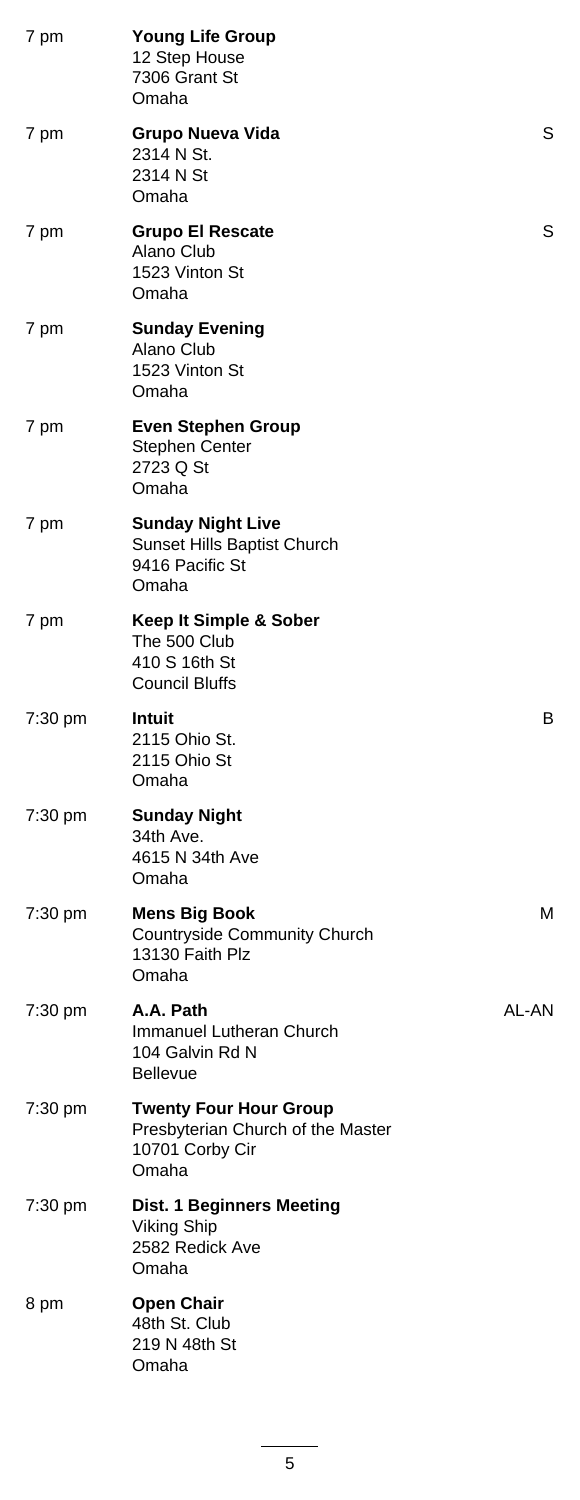| 8 pm              | <b>New Comers Group</b><br>Center Mall Suite 105<br>1941 S 42nd St<br>Omaha  |   |
|-------------------|------------------------------------------------------------------------------|---|
| $8:15 \text{ pm}$ | A Way Out<br>Chapter VI at Hillcrest Landing<br>7559 Main St #304<br>Ralston |   |
| $8:15 \text{ pm}$ | <b>Millard Big Book</b><br>Millard Club<br>5035 S 134th St<br>Omaha          |   |
| 9 pm              | <b>Grupo Renacimiento</b><br>2226 S. 16th St.<br>2226 S 16th St<br>Omaha     | S |
| 11 pm             | <b>Alive at Eleven</b><br>Center Mall Suite 105<br>1941 S 42nd St<br>Omaha   |   |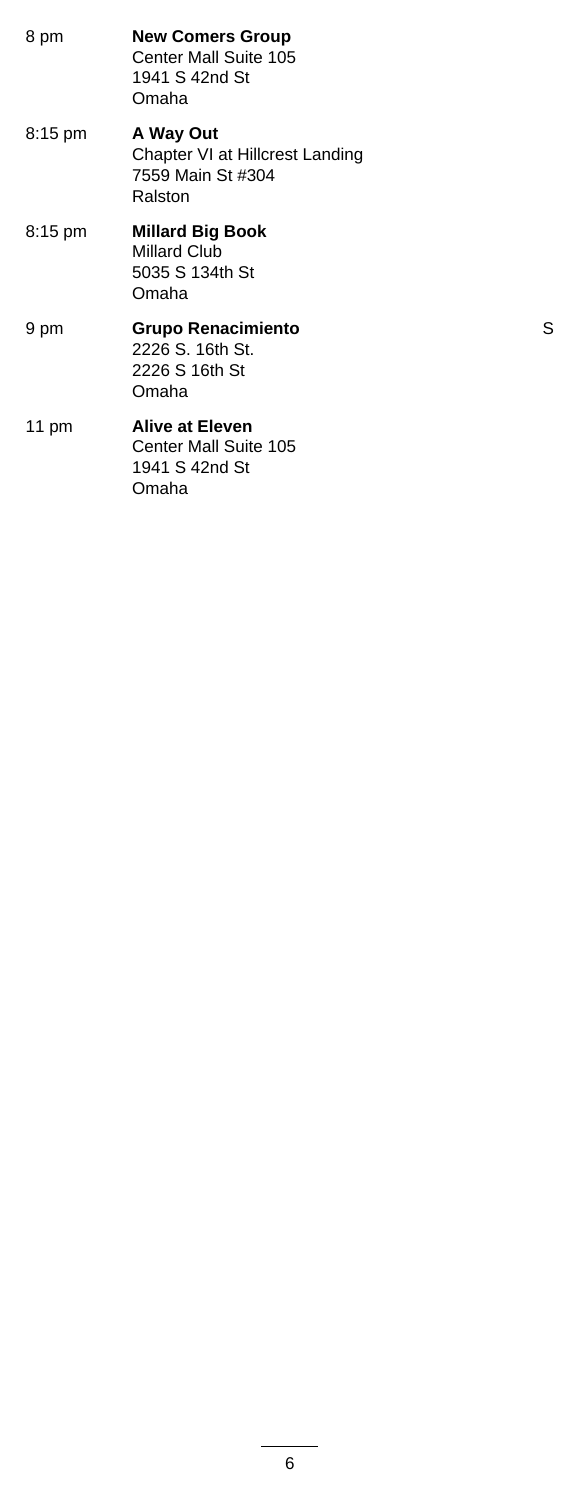#### **Monday**

| $6:15$ am | <b>Positive Note</b><br>Chapter VI at Hillcrest Landing<br>7559 Main St #304<br>Ralston         |    |
|-----------|-------------------------------------------------------------------------------------------------|----|
| 6:45 am   | <b>Sunrise Attitude Adjustment</b><br>Center Mall Suite 105<br>1941 S 42nd St<br>Omaha          |    |
| 7 am      | Up and At Em<br>48th St. Club<br>219 N 48th St<br>Omaha                                         |    |
| 7 am      | <b>No Shows</b><br>Dennys<br>3509 S 84th St<br>Omaha                                            |    |
| $7:15$ am | Joy In the Morning<br><b>Millard Club</b><br>5035 S 134th St<br>Omaha                           |    |
| $8:30$ am | <b>Git It Together</b><br><b>Beautiful Savior Lutheran Church</b><br>7706 S 96th St<br>La Vista |    |
| $9:30$ am | <b>Monday Morning Steps</b><br>Hanscom Park UMC<br>4444 Frances St<br>Omaha                     | SТ |
| 10 am     | <b>Monday Morning</b><br>34th Ave.<br>4615 N 34th Ave<br>Omaha                                  | В  |
| 10 am     | <b>Early Bird</b><br>48th St. Club<br>219 N 48th St<br>Omaha                                    |    |
| 10 am     | <b>The Breakfast Club</b><br>Center Mall Suite 105<br>1941 S 42nd St<br>Omaha                   |    |
| 10 am     | <b>Open Chair</b><br><b>Millard Club</b><br>5035 S 134th St<br>Omaha                            |    |
| 11:30 am  | <b>Early Lunch</b><br>48th St. Club<br>219 N 48th St<br>Omaha                                   |    |
| Noon      | <b>Monday Noon Group</b><br>12 Step House<br>7306 Grant St<br>Omaha                             |    |
| Noon      | <b>Monday Noon Discussion Group</b><br>Alano Club<br>1523 Vinton St<br>Omaha                    |    |
|           |                                                                                                 |    |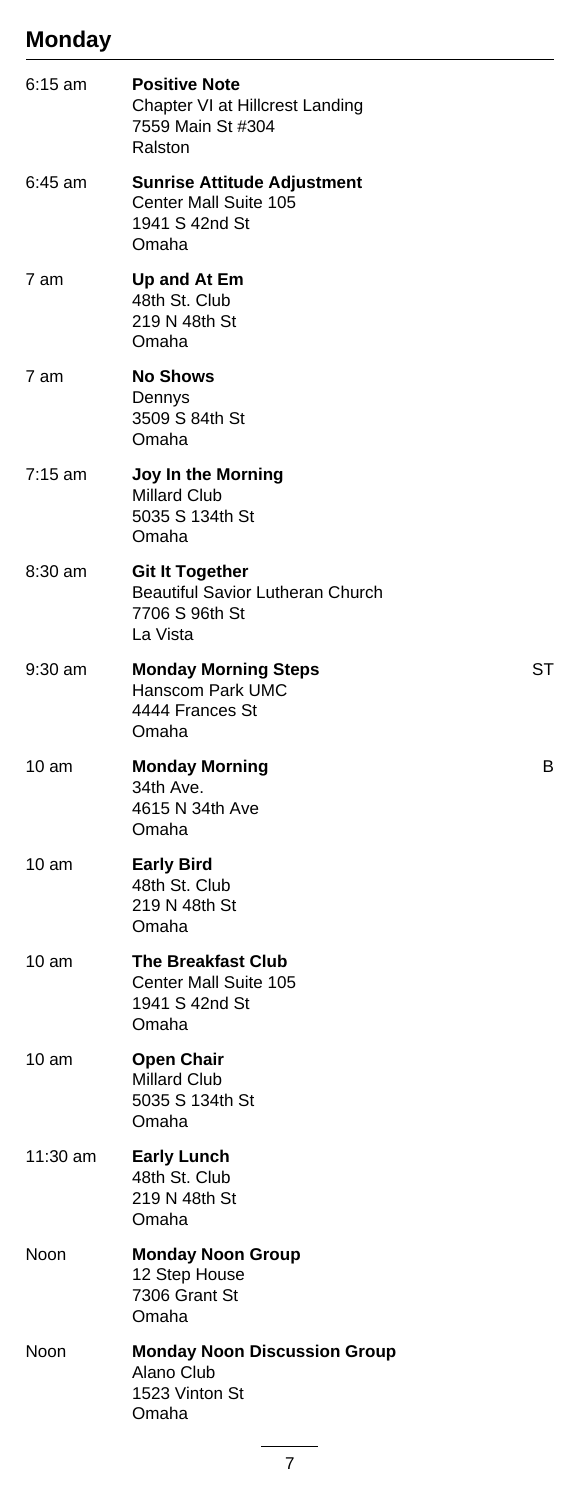| Noon              | <b>Monday Lunch Break Meeting</b><br><b>Bellevue Public Library</b><br>1003 Lincoln Rd<br><b>Bellevue</b> |   |
|-------------------|-----------------------------------------------------------------------------------------------------------|---|
| Noon              | <b>Bill W. &amp; Associates</b><br><b>Brother Sebastians.</b><br>1350 S 119th St<br>Omaha                 |   |
| Noon              | 12 At Twelve<br>Chapter VI at Hillcrest Landing<br>7559 Main St #304<br>Ralston                           |   |
| Noon              | Thank God It's Monday<br>Church of the Holy Spirit<br>1305 Thomas Dr<br><b>Bellevue</b>                   |   |
| Noon              | <b>Monday Noon</b><br>The 500 Club<br>410 S 16th St<br><b>Council Bluffs</b>                              |   |
| Noon              | <b>Lunch Hour Group</b><br>UNO-HPER. Room 101<br>6001 Dodge St<br>Omaha                                   | D |
| 12:10 pm          | <b>Nooner</b><br><b>Millard Club</b><br>5035 S 134th St<br>Omaha                                          |   |
| 12:30 pm          | One More Day<br>Center Mall Suite 105<br>1941 S 42nd St<br>Omaha                                          |   |
| 3:30 pm           | Chosen<br>Omaha Christian Center<br>4215 N 92nd Ave<br>Omaha                                              | В |
| 5:15 pm           | <b>Two-Fers</b><br>Millard Club<br>5035 S 134th St<br>Omaha                                               |   |
| $5:30 \text{ pm}$ | <b>Monday After</b><br>48th St. Club<br>219 N 48th St<br>Omaha                                            |   |
| 5:30 pm           | South Omaha Group<br>Alano Club<br>1523 Vinton St<br>Omaha                                                |   |
| 5:30 pm           | <b>Jumpstart</b><br>Center Mall Suite 105<br>1941 S 42nd St<br>Omaha                                      |   |
| 5:30 pm           | <b>Ladies on Leavenworth</b><br>Primary Purpose Hall<br>2614 Leavenworth St<br>Omaha                      | w |
|                   |                                                                                                           |   |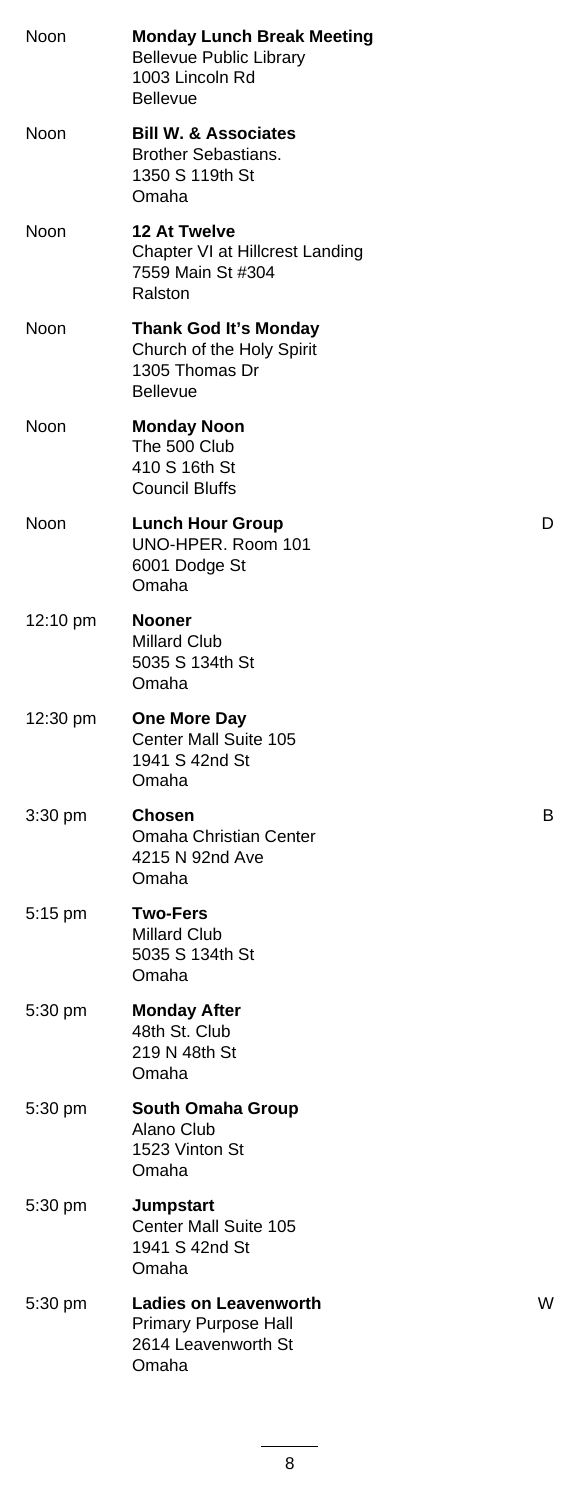| 5:30 pm | <b>New Womens Awareness</b><br>The 500 Club<br>410 S 16th St<br><b>Council Bluffs</b>      |   |
|---------|--------------------------------------------------------------------------------------------|---|
| 5:30 pm | <b>Progress Not Perfection</b><br>United Methodist Church<br>3025 Mabrey Ln<br>Carter Lake |   |
| 6 pm    | <b>One Hour Newcomers</b><br>12 Step House<br>7306 Grant St<br>Omaha                       |   |
| 6 pm    | <b>We Drop Rocks</b><br><b>First Lutheran Church</b><br>542 S 31st St<br>Omaha             |   |
| 6:15 pm | <b>Quick Fix</b><br>Thanksgiving Lutheran Church<br>NE-370 & S 36th St<br><b>Bellevue</b>  |   |
| 6:30 pm | <b>Monday Newcomers</b><br>Chapter VI at Hillcrest Landing<br>7559 Main St #304<br>Ralston |   |
| 6:30 pm | <b>Women To Women</b><br>Covenant Presbyterian Church<br>15002 Blondo St<br>Omaha          | W |
| 7 pm    | <b>Grupo Nueva Vida</b><br>2312 N St.<br>2312 N St<br>Omaha                                | S |
| 7 pm    | <b>Grupo El Rescate</b><br>2403 Hickory<br>2403 Hickory St<br>Omaha                        | S |
| 7 pm    | 48th Group<br>48th St. Club<br>219 N 48th St<br>Omaha                                      |   |
| 7 pm    | <b>Survivors</b><br>619 Olson Dr.<br>619 Olson Dr<br>Papillion                             |   |
| 7 pm    | <b>Monday Night Non-Smokers</b><br>Alano Club<br>1523 Vinton St<br>Omaha                   |   |
| 7 pm    | <b>Monday Nite Womens Group</b><br>Alano Club<br>1523 Vinton St<br>Omaha                   | W |
| 7 pm    | The J Gang<br><b>First Christian Church</b><br>20794 IA-92<br><b>Council Bluffs</b>        | D |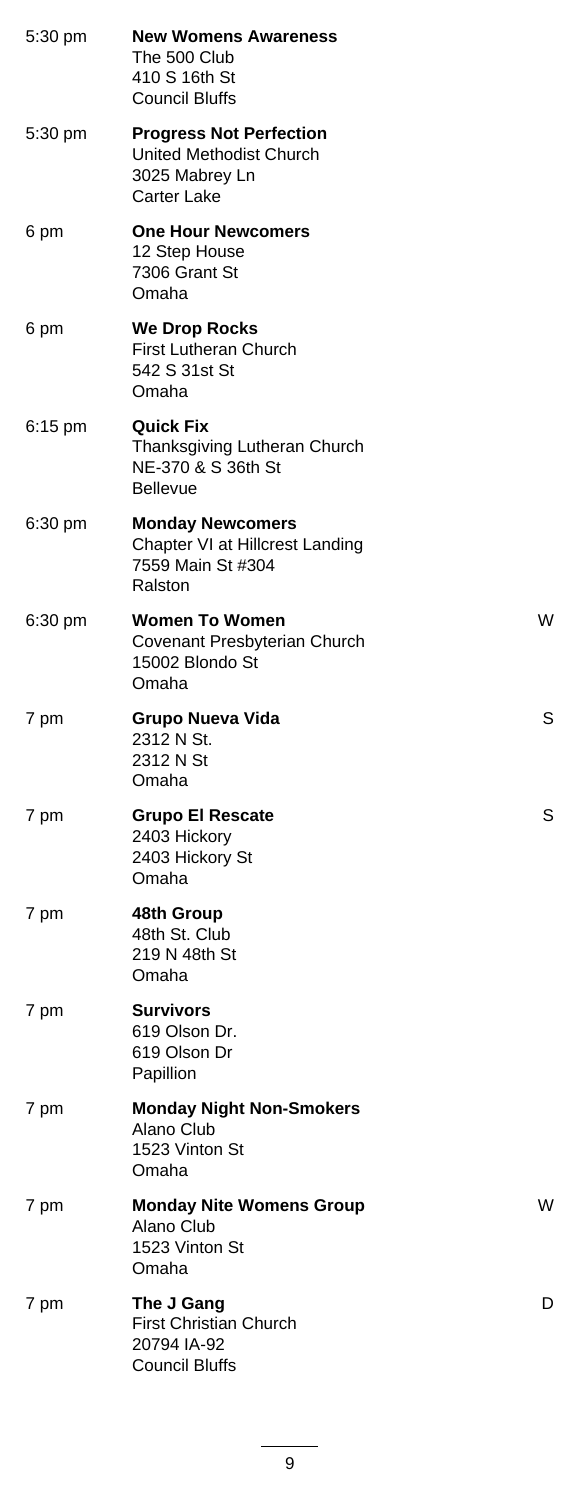| 7 pm              | <b>Northwest Group</b><br>Lord Of Love Lutheran Church<br>10405 Fort St<br>Omaha       | AL-AN, D       |
|-------------------|----------------------------------------------------------------------------------------|----------------|
| 7 pm              | <b>Mayflower Group</b><br>River of Life Lutheran Church<br>5151 NW Radial Hwy<br>Omaha | Y              |
| 7 pm              | <b>Centered Ladies</b><br>St. Matthew's Luthern Church<br>1725 S 60th St<br>Omaha      | W              |
| 7 pm              | Grupo 21 De Octubre<br>Ste 205.<br>1234 S 13th St<br>Omaha                             | S              |
| 7 pm              | <b>Seekers</b><br><b>Timothy Lutheran</b><br>3112 W Broadway<br><b>Council Bluffs</b>  |                |
| 7:30 pm           | <b>Spiritual Actions</b><br>12 Step House<br>7306 Grant St<br>Omaha                    | D              |
| 7:30 pm           | <b>Grupo Renacimiento</b><br>2226 S. 16th St.<br>2226 S 16th St<br>Omaha               | S              |
| 7:30 pm           | <b>Grupo La Buena Decision</b><br>830 Park Ave.<br>830 Park Ave<br>Omaha               | S              |
| 7:30 pm           | <b>Plain Label</b><br><b>Flatland Church</b><br>4801 N 144th St<br>Omaha               | D              |
| 7:30 pm           | <b>We're Getting There</b><br><b>Heart Ministry Center</b><br>2222 Binney St<br>Omaha  |                |
| 7:30 pm           | <b>Ladies No Name</b><br>Lutheran Church of the Master<br>2617 S 114th St<br>Omaha     | AL-AN, B,<br>W |
| 7:30 pm           | No-Name<br>Lutheran Church of the Master<br>2617 S 114th St<br>Omaha                   | D              |
| 7:30 pm           | <b>Newcomers</b><br>Millard Club<br>5035 S 134th St<br>Omaha                           | BE.            |
| $7:30 \text{ pm}$ | The 164 Group<br>NorthwestHills Church<br>9334 Fort St<br>Omaha                        | C, D           |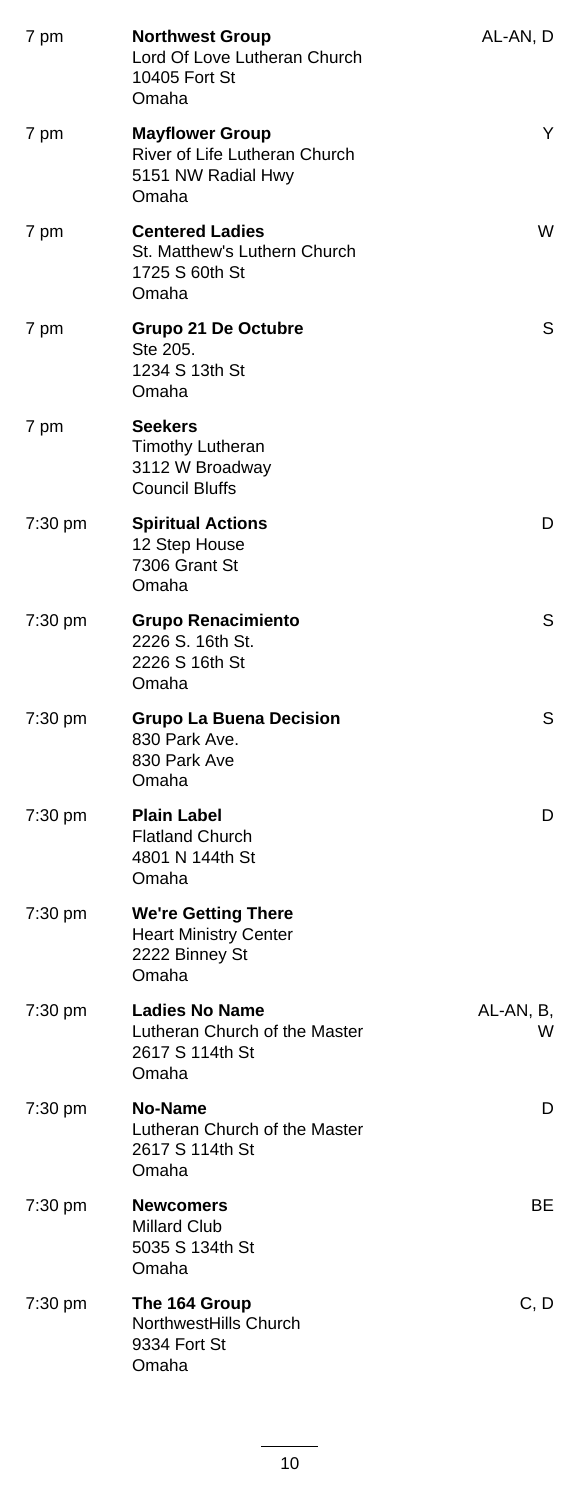| 7:30 pm           | <b>Bellevue Workshop</b><br>St. James Methodist Church<br>1501 Franklin St<br><b>Bellevue</b> | O, SP          |
|-------------------|-----------------------------------------------------------------------------------------------|----------------|
| 7:30 pm           | <b>Omaha Wild Bunch</b><br>Westwood Church<br>13056 Atwood Ave<br>Omaha                       |                |
| 8 pm              | 34th Unity<br>34th Ave.<br>4615 N 34th Ave<br>Omaha                                           |                |
| 8 pm              | <b>House of Serenity</b><br>4514 Hamilton<br>4514 Hamilton St<br>Omaha                        | M, SM          |
| 8 pm              | <b>Beacon</b><br>Center Mall Suite 105<br>1941 S 42nd St<br>Omaha                             |                |
| 8 pm              | <b>11th Step Meditation Group</b><br>Sozo Coffee House<br>1314 Jones St<br>Omaha              |                |
| 8 pm              | <b>Dodge Street</b><br>St. Tims Lutheran Church<br>510 N 93rd St<br>Omaha                     | AL-AN, C,<br>D |
| 8 pm              | <b>Big Book Group</b><br>West Hills Church<br>3015 S 82nd Ave<br>Omaha                        |                |
| 8:15 pm           | As Bill Sees It #1<br>Chapter VI at Hillcrest Landing<br>7559 Main St #304<br>Ralston         |                |
| $8:30 \text{ pm}$ | <b>Newcomers</b><br>48th St. Club<br>219 N 48th St<br>Omaha                                   |                |
| 8:30 pm           | South Omaha Group<br>Alano Club<br>1523 Vinton St<br>Omaha                                    |                |
| 8:30 pm           | <b>Monday Evening</b><br>The 500 Club<br>410 S 16th St<br><b>Council Bluffs</b>               |                |
| 11 pm             | <b>Alive at Eleven</b><br>Center Mall Suite 105<br>1941 S 42nd St<br>Omaha                    |                |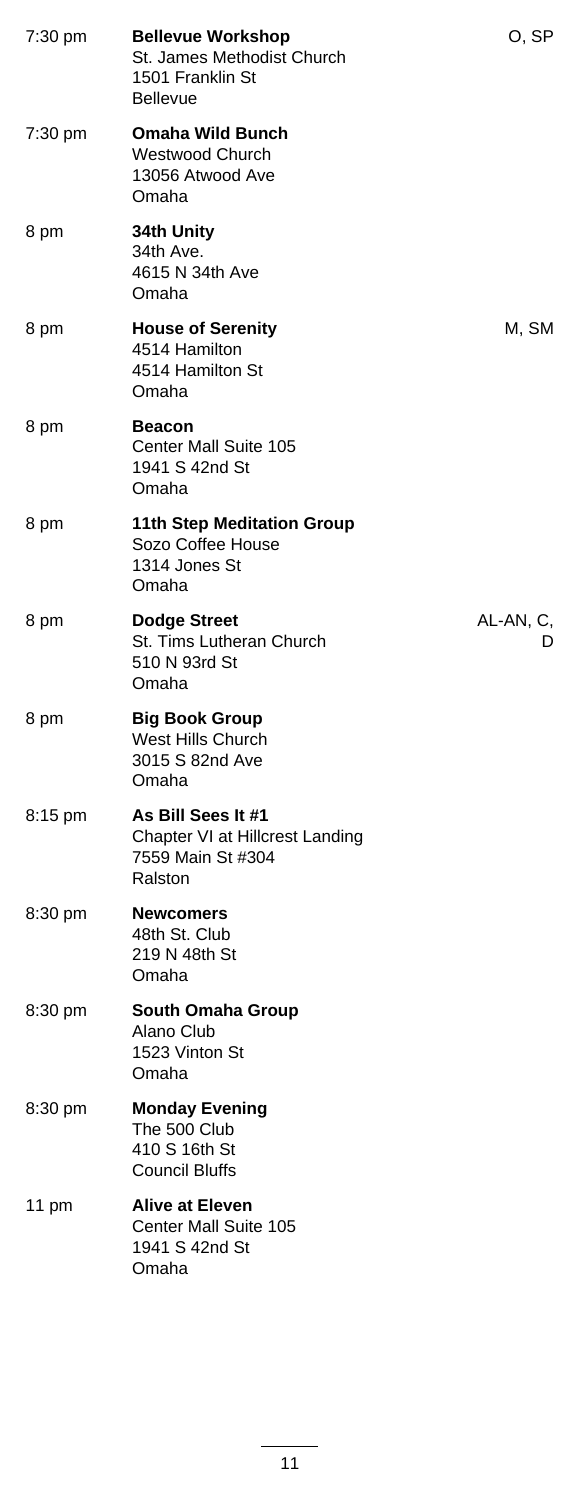# **Tuesday**

| 6:45 am           | Sunrise Attitude Adj.<br>Center Mall Suite 105<br>1941 S 42nd St<br>Omaha                 |       |
|-------------------|-------------------------------------------------------------------------------------------|-------|
| 7 am              | <b>For Early Risers</b><br>48th St. Club<br>219 N 48th St<br>Omaha                        |       |
| $7:15 \text{ am}$ | <b>Happy Days</b><br><b>Millard Club</b><br>5035 S 134th St<br>Omaha                      |       |
| 9 am              | Grupo Nueva Vida<br>2314 N St.<br>2314 N St<br>Omaha                                      | S     |
| $9:30$ am         | Women helping Women<br>12 Step House<br>7306 Grant St<br>Omaha                            | BA, W |
| 10 am             | <b>Tuesday Morning</b><br>34th Ave.<br>4615 N 34th Ave<br>Omaha                           |       |
| 10 am             | <b>Step By Step</b><br>48th St. Club<br>219 N 48th St<br>Omaha                            |       |
| 10 am             | <b>The Breakfast Club</b><br>Center Mall Suite 105<br>1941 S 42nd St<br>Omaha             |       |
| 10 am             | <b>Back To The Basics</b><br><b>Millard Club</b><br>5035 S 134th St<br>Omaha              |       |
| 10 am             | <b>Interstate</b><br>The 500 Club<br>410 S 16th St<br><b>Council Bluffs</b>               |       |
| 11:30 am          | <b>Early Lunch</b><br>48th St. Club<br>219 N 48th St<br>Omaha                             |       |
| Noon              | <b>Living Sober</b><br>12 Step House<br>7306 Grant St<br>Omaha                            | D     |
| Noon              | <b>Tuesday Noon Disc. Group</b><br>Alano Club<br>1523 Vinton St<br>Omaha                  |       |
| Noon              | <b>Bill W. &amp; Associates</b><br><b>Brother Sebastians.</b><br>1350 S 119th St<br>Omaha |       |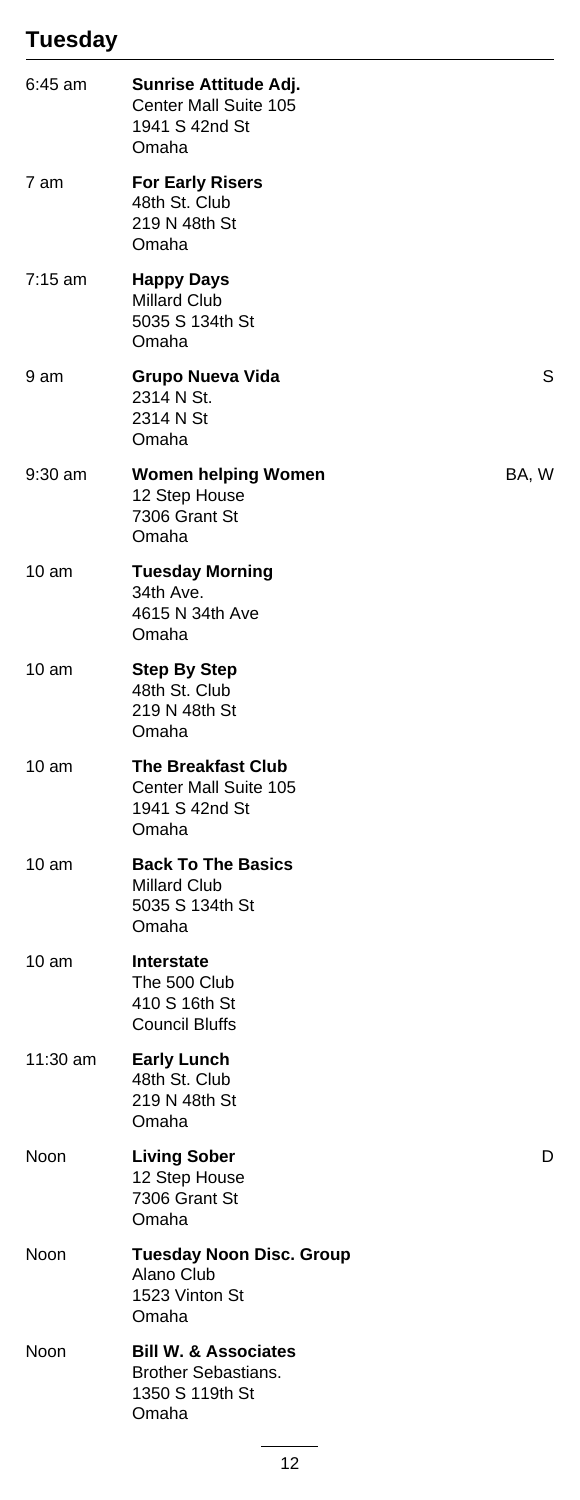| Noon        | Sober & Crazy<br>Chapter VI at Hillcrest Landing<br>7559 Main St #304<br>Ralston         |      |
|-------------|------------------------------------------------------------------------------------------|------|
| Noon        | <b>Tuesday Chapter</b><br>Immanuel Lutheran Church<br>104 Galvin Rd N<br><b>Bellevue</b> |      |
| <b>Noon</b> | <b>Mens Luncheon Stag</b><br>Redeye Tavern<br>8437 W Center Rd<br>Omaha                  | C, M |
| Noon        | <b>Its Getting Better</b><br>The 500 Club<br>410 S 16th St<br><b>Council Bluffs</b>      |      |
| 12:10 pm    | <b>Millard Nooner</b><br><b>Millard Club</b><br>5035 S 134th St<br>Omaha                 |      |
| 12:30 pm    | One More Day<br>Center Mall Suite 105<br>1941 S 42nd St<br>Omaha                         |      |
| 5:15 pm     | <b>Two-Fers</b><br><b>Millard Club</b><br>5035 S 134th St<br>Omaha                       |      |
| $5:30$ pm   | <b>Generic Group</b><br>12 Step House<br>7306 Grant St<br>Omaha                          |      |
| $5:30$ pm   | <b>Work Shop</b><br>Alano Club<br>1523 Vinton St<br>Omaha                                |      |
| 5:30 pm     | <b>No BS Group</b><br>Center Mall Suite 105<br>1941 S 42nd St<br>Omaha                   |      |
| 5:30 pm     | <b>Lost and Found</b><br>Morning Star Lutheran Ch.<br>331 S 85th Ave<br>Omaha            |      |
| 5:30 pm     | <b>Fruit Of The Grapevine</b><br><b>Viking Ship</b><br>2582 Redick Ave<br>Omaha          | GR.  |
| 5:45 pm     | <b>Simply Ladies</b><br>48th St. Club<br>219 N 48th St<br>Omaha                          |      |
| 6 pm        | <b>Grupo 4 De Agosto</b><br>2323 E. Ave I St.<br>2323 Ave I<br><b>Council Bluffs</b>     | S    |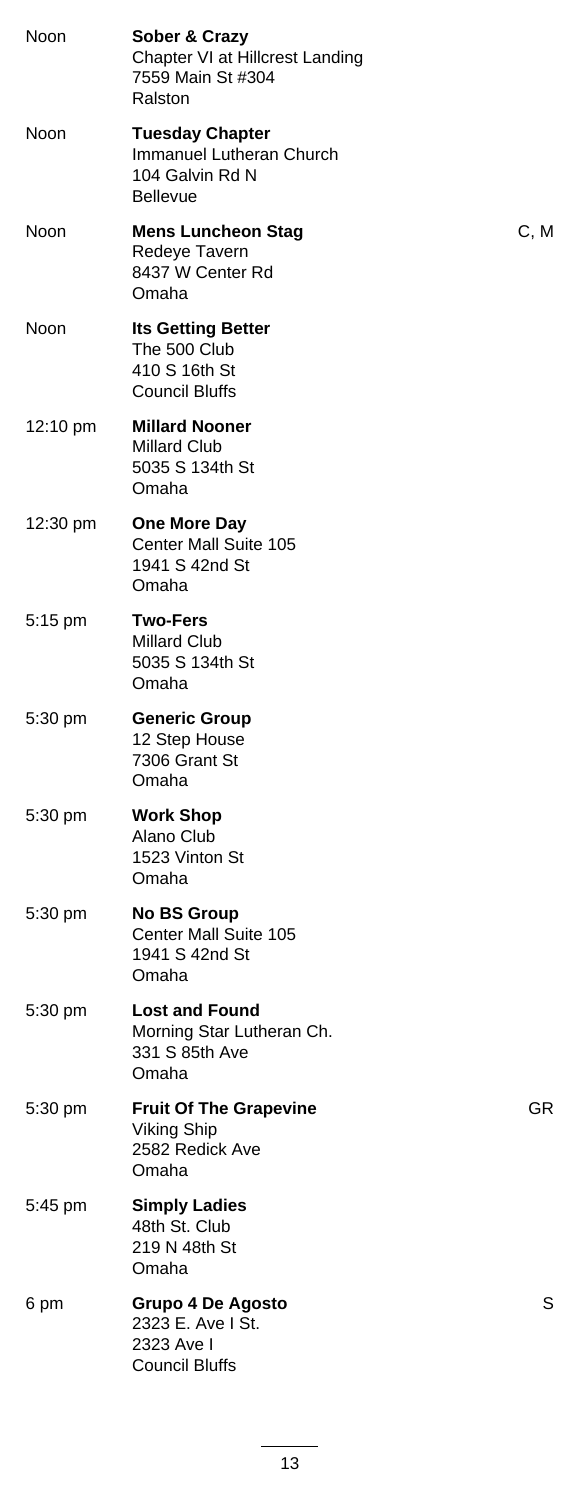| 6 pm    | <b>Mavericks</b><br>Chapter VI at Hillcrest Landing<br>7559 Main St #304<br>Ralston            |   |
|---------|------------------------------------------------------------------------------------------------|---|
| 6 pm    | <b>Tuesday 6pm Group</b><br>Church of the Holy Spirit<br>1305 Thomas Dr<br><b>Bellevue</b>     |   |
| 6:30 pm | <b>Tuesday New Life Group</b><br>St Pius 1<br>6905 Blondo St<br>Omaha                          |   |
| 6:30 pm | <b>Serenity on Tap</b><br>The 500 Club<br>410 S 16th St<br><b>Council Bluffs</b>               |   |
| 7 pm    | <b>Grupo El Rescate</b><br>2314 N St.<br>2314 N St<br>Omaha                                    | S |
| 7 pm    | 12 x 12 Study<br>619 Olson Dr.<br>619 Olson Dr<br>Papillion                                    |   |
| 7 pm    | Grupo Nueva Vida<br>Alano Club<br>1523 Vinton St<br>Omaha                                      | S |
| 7 pm    | <b>Tuesday Nite Workshop</b><br>Alano Club<br>1523 Vinton St<br>Omaha                          |   |
| 7 pm    | 8-80<br>Church of Freedom<br>701 S 4th St<br><b>Council Bluffs</b>                             | D |
| 7 pm    | <b>Hour of Power</b><br>Primary Purpose Hall<br>2614 Leavenworth St<br>Omaha                   |   |
| 7 pm    | Grupo 21 De Octubre<br>Ste 205.<br>1234 S 13th St<br>Omaha                                     | S |
| 7:05 pm | <b>Tuesday Night Group</b><br>48th St. Club<br>219 N 48th St<br>Omaha                          |   |
| 7:15 pm | <b>Steps &amp; Traditions</b><br>St John Vianney Catholic Church<br>5801 Oak Hills Dr<br>Omaha |   |
| 7:30 pm | <b>One Big Tent</b><br>48th St. Club<br>219 N 48th St<br>Omaha                                 |   |
|         |                                                                                                |   |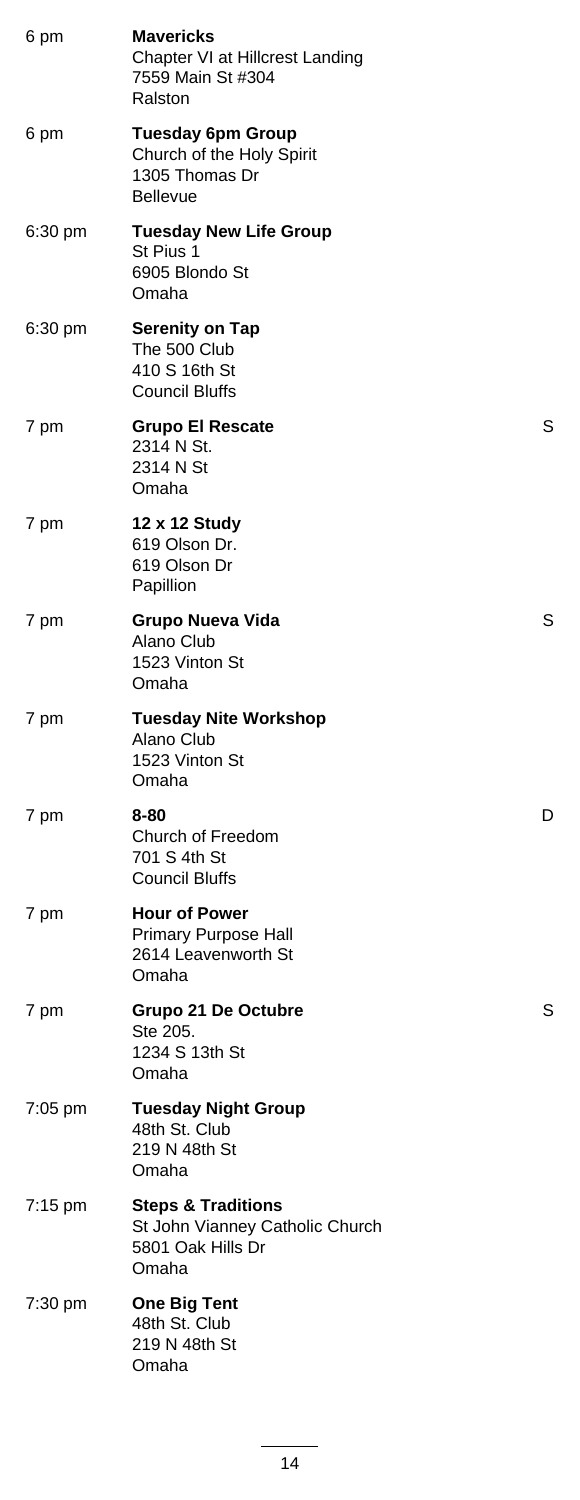| 7:30 pm | <b>Plain Label Step</b><br><b>Flatland Church</b><br>4801 N 144th St<br>Omaha               |     |
|---------|---------------------------------------------------------------------------------------------|-----|
| 7:30 pm | <b>Share Your Sobriety</b><br>Hanscom Park UMC<br>4444 Frances St<br>Omaha                  |     |
| 7:30 pm | <b>Word of Mouth</b><br>Holy Cross Lutheran Church<br>4117 Terrace Dr<br>Omaha              |     |
| 7:30 pm | <b>High Point.</b><br>Presbyterian Church of the Master<br>10710 Corby Cir<br>Omaha         |     |
| 7:30 pm | <b>Bellevue Tues. Night Newcomers</b><br>Sojourn Church<br>1908 Lloyd St<br><b>Bellevue</b> |     |
| 7:30 pm | <b>Foxhall Speaker</b><br>St. Martha's Church<br>780 Pinnacle Dr<br>Omaha                   | SP. |
| 7:30 pm | <b>Omaha No Nonsense Groups</b><br>St. Pauls Lutheran Church<br>13271 Millard Ave<br>Omaha  | С   |
| 7:30 pm | <b>Tuesday Nite Murderers Row</b><br>St. Thomas Moore Church<br>4804 Grover St<br>Omaha     |     |
| 7:30 pm | <b>Pacific Hollow Group</b><br>St. WenceslausChurch<br>15353 Pacific St<br>Omaha            | ST  |
| 7:30 pm | M.E. Group<br><b>St.Geralds School</b><br>7859 Lakeview St<br>Omaha                         |     |
| 8 pm    | <b>Came To Believe</b><br>Center Mall Suite 105<br>1941 S 42nd St<br>Omaha                  |     |
| 8 pm    | <b>Oak Hills</b><br><b>First Covenant Church</b><br>201 N 90th St<br>Omaha                  |     |
| 8:15 pm | <b>Big Book Tool Box</b><br>48th St. Club<br>219 N 48th St<br>Omaha                         | в   |
| 8:15 pm | <b>Lost and Found</b><br>Chapter VI at Hillcrest Landing<br>7559 Main St #304<br>Ralston    |     |
|         |                                                                                             |     |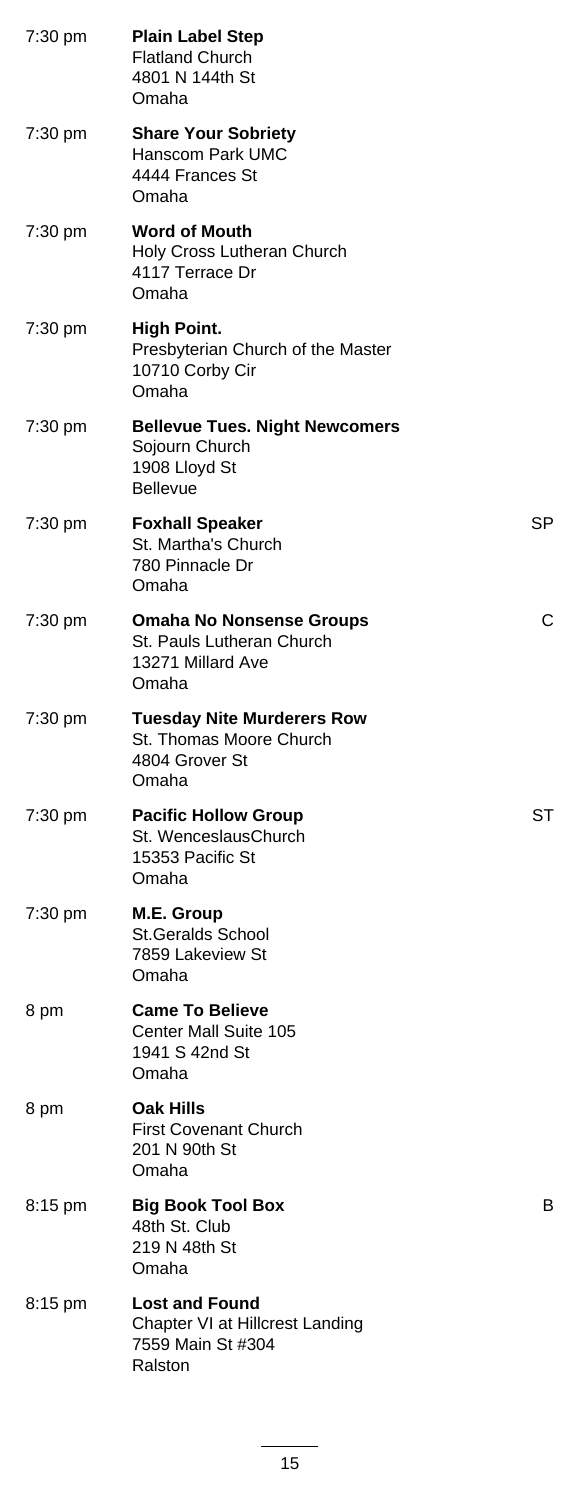| 8:15 pm | <b>Ralston Big Book Group</b><br>Chapter VI at Hillcrest Landing<br>7559 Main St #304<br>Ralston |
|---------|--------------------------------------------------------------------------------------------------|
| 8:15 pm | <b>Nitty Gritty</b><br>Millard Club<br>5035 S 134th St<br>Omaha                                  |
| 8:30 pm | <b>Twelve Step</b><br>Alano Club<br>1523 Vinton St<br>Omaha                                      |
| 8:30 pm | <b>Tuesday Evening</b><br>The 500 Club<br>410 S 16th St<br>Council Bluffs                        |
| 11 pm   | <b>Alive at Eleven</b><br>Center Mall Suite 105<br>1941 S 42nd St<br>Omaha                       |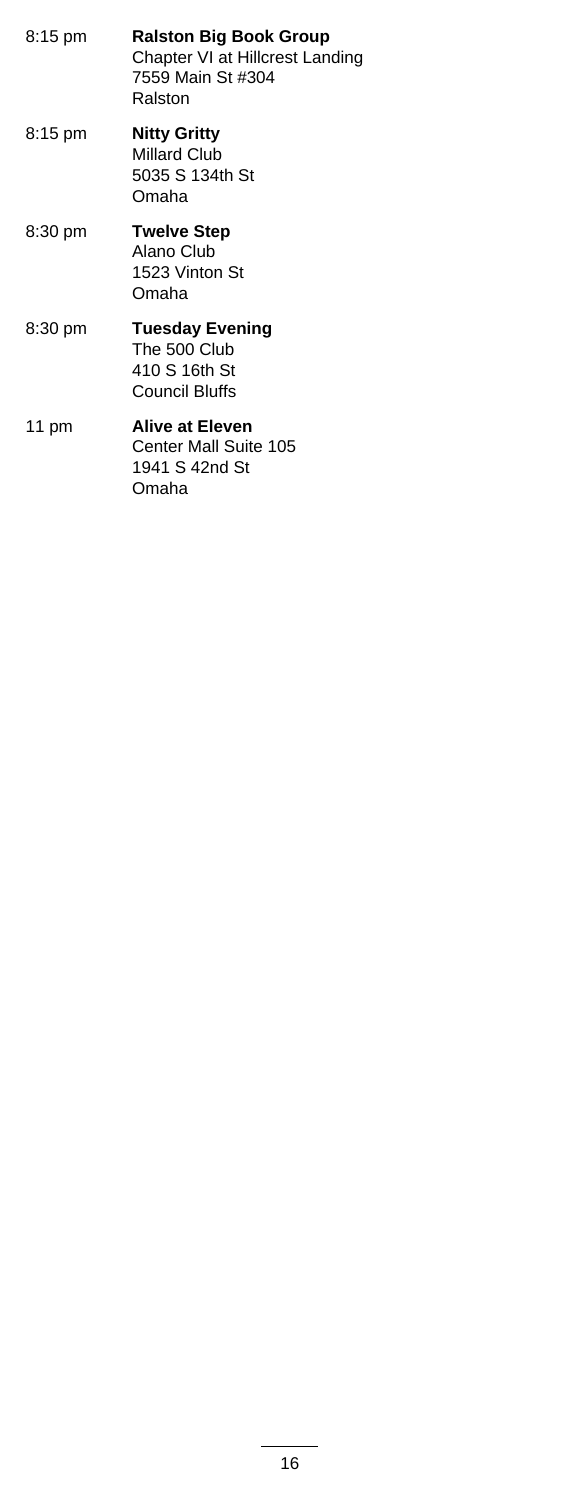#### **Wednesday**

| $6:15$ am         | <b>Sleepwalkers</b><br>Chapter VI at Hillcrest Landing<br>7559 Main St #304<br>Ralston     |   |
|-------------------|--------------------------------------------------------------------------------------------|---|
| 6:30 am           | Attitude Adj.<br>12 Step House<br>7306 Grant St<br>Omaha                                   |   |
| 6:45 am           | <b>Sunrise Attitude Adjustment</b><br>Center Mall Suite 105<br>1941 S 42nd St<br>Omaha     |   |
| 7 am              | Up and At Em<br>48th St. Club<br>219 N 48th St<br>Omaha                                    |   |
| 7 am              | <b>No Shows</b><br>Dennys<br>3509 S 84th St<br>Omaha                                       |   |
| $7:15 \text{ am}$ | <b>Early Bird</b><br>Millard Club<br>5035 S 134th St<br>Omaha                              |   |
| $9:30$ am         | <b>From There to Here</b><br>Presbyterian Church of the Master<br>10710 Corby Cir<br>Omaha |   |
| 10 <sub>am</sub>  | <b>Tender Trap</b><br>48th St. Club<br>219 N 48th St<br>Omaha                              |   |
| $10 \text{ am}$   | <b>The Breakfast Club</b><br>Center Mall Suite 105<br>1941 S 42nd St<br>Omaha              |   |
| 10 am             | <b>New Beginnings</b><br>Ike Friedman Bldg.<br>7101 Newport Ave<br>Omaha                   |   |
| 10 <sub>am</sub>  | <b>Midweek Reflection</b><br><b>Millard Club</b><br>5035 S 134th St<br>Omaha               |   |
| 10 am             | <b>Easy Does It</b><br>The 500 Club<br>410 S 16th St<br><b>Council Bluffs</b>              | W |
| 11:30 am          | <b>Early Lunch</b><br>48th St. Club<br>219 N 48th St<br>Omaha                              |   |
| Noon              | <b>Living the Steps</b><br>12 Step House<br>7306 Grant St<br>Omaha                         |   |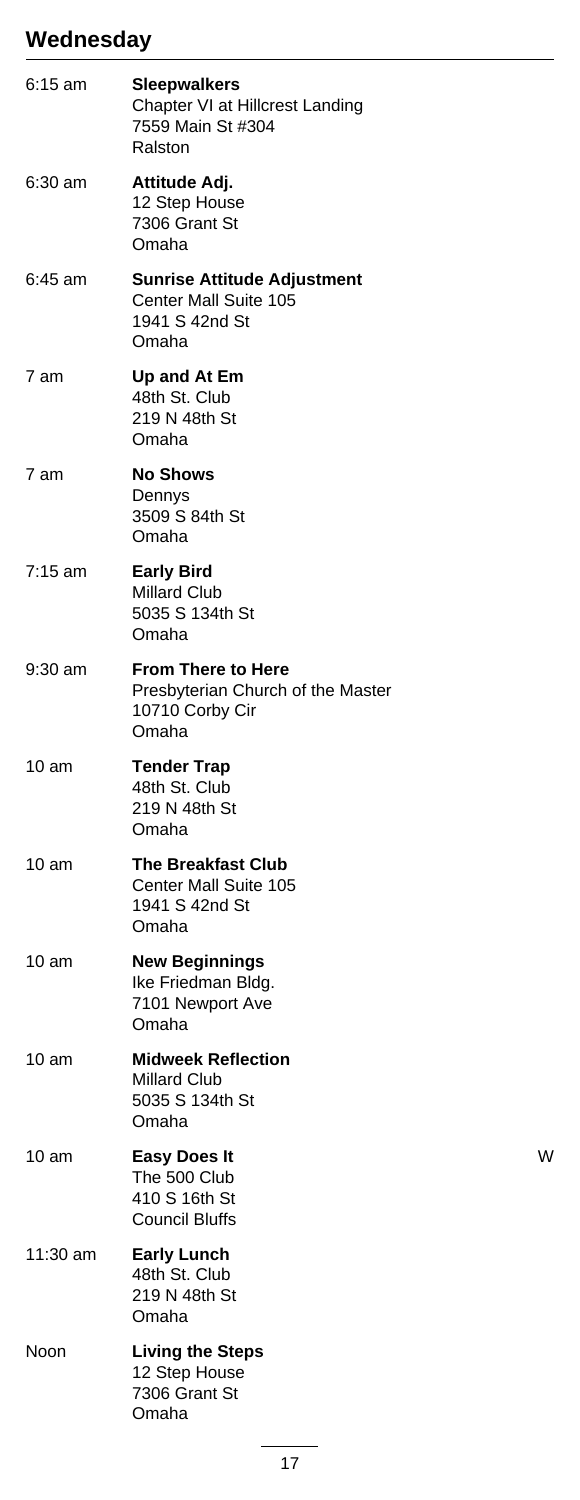| Noon               | High Noon.<br>Alano Club<br>1523 Vinton St<br>Omaha                                                |   |
|--------------------|----------------------------------------------------------------------------------------------------|---|
| Noon               | <b>Bill W. &amp; Associates</b><br><b>Brother Sebastians.</b><br>1350 S 119th St<br>Omaha          |   |
| Noon               | <b>Ralston Noon Break Group</b><br>Chapter VI at Hillcrest Landing<br>7559 Main St #304<br>Ralston |   |
| Noon               | Wed. Noon 12x12<br>Dundee Dell<br>5007 Underwood Ave<br>Omaha                                      |   |
| Noon               | <b>Midweek Relief</b><br>Immanuel Lutheran Church<br>104 Galvin Rd N<br><b>Bellevue</b>            |   |
| Noon               | <b>Wednesday Noontimers</b><br>St. Matthew's Luthern Church<br>1725 S 60th St<br>Omaha             |   |
| Noon               | Grupo 21 De Octubre<br>Ste 205.<br>1234 S 13th St<br>Omaha                                         |   |
| Noon               | <b>Midweek Sobriety</b><br>The 500 Club<br>410 S 16th St<br>Council Bluffs                         |   |
| Noon               | <b>Lunch Hour Group</b><br>UNO-HPER. Room 101<br>60th on Ames Ave NE<br>Omaha                      |   |
| 12:05 pm           | Bellevue 12:05<br>Sojourn Church<br>1908 Lloyd St<br><b>Bellevue</b>                               |   |
| $12:10 \text{ pm}$ | <b>Millard Nooner</b><br><b>Millard Club</b><br>5035 S 134th St<br>Omaha                           |   |
| 12:30 pm           | <b>One More Day</b><br>Center Mall Suite 105<br>1941 S 42nd St<br>Omaha                            |   |
| 12:30 pm           | <b>First Ladies</b><br><b>First Covenant Church</b><br>201 N 90th St<br>Omaha                      | W |
| 2 pm               | <b>Wednesday Wacky Women</b><br><b>Millard Club</b><br>5035 S 134th St<br>Omaha                    |   |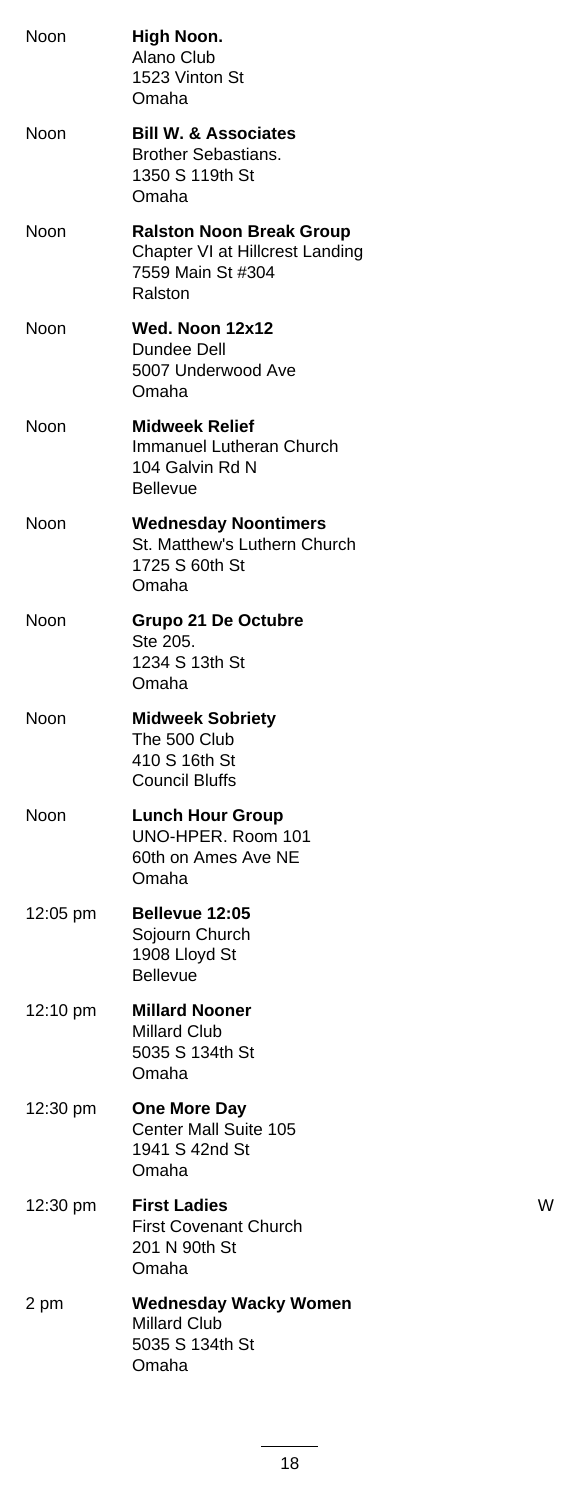| $3:30 \text{ pm}$ | <b>Chosen</b><br><b>Omaha Christian Center</b><br>4215 N 92nd Ave<br>Omaha                   | В       |
|-------------------|----------------------------------------------------------------------------------------------|---------|
| $5:15 \text{ pm}$ | <b>Two-Fers</b><br>Millard Club<br>5035 S 134th St<br>Omaha                                  |         |
| 5:30 pm           | The Whole Big Book<br>12 Step House<br>7306 Grant St<br>Omaha                                |         |
| $5:30$ pm         | <b>Oasis</b><br>48th St. Club<br>219 N 48th St<br>Omaha                                      |         |
| $5:30 \text{ pm}$ | One Breath at a Time<br>48th St. Club<br>219 N 48th St<br>Omaha                              | 11      |
| 5:30 pm           | A Step Above<br>Center Mall Suite 105<br>1941 S 42nd St<br>Omaha                             |         |
| 6 pm              | <b>Popsickle Wahine</b><br>1st Congregational Church<br>S 36th St & Harney St<br>Omaha       | W       |
| 6 pm              | <b>Northside Winners</b><br>2406 Fowler<br>2406 Fowler Ave<br>Omaha                          |         |
| 6 pm              | <b>Taking the Steps</b><br><b>Bellevue Christian Church</b><br>2409 Jackson St<br>Bellevue   | В       |
| $6:30$ pm         | <b>Emotional Sobriety 101</b><br>12 Step House<br>7306 Grant St<br>Omaha                     |         |
| $6:30 \text{ pm}$ | <b>Wednesday Nite Bedwetters</b><br>All Saints Episcopal Church<br>9301 Blondo St<br>Omaha   | C, M    |
| $6:30 \text{ pm}$ | In to Action<br>Chapter VI at Hillcrest Landing<br>7559 Main St #304<br>Ralston              |         |
| $6:30 \text{ pm}$ | <b>Right Off The Vine</b><br>Chapter VI at Hillcrest Landing<br>7559 Main St #304<br>Ralston | GR.     |
| $6:30 \text{ pm}$ | <b>Big Book Study</b><br>Primary Purpose Hall<br>2614 Leavenworth St<br>Omaha                | B, O, X |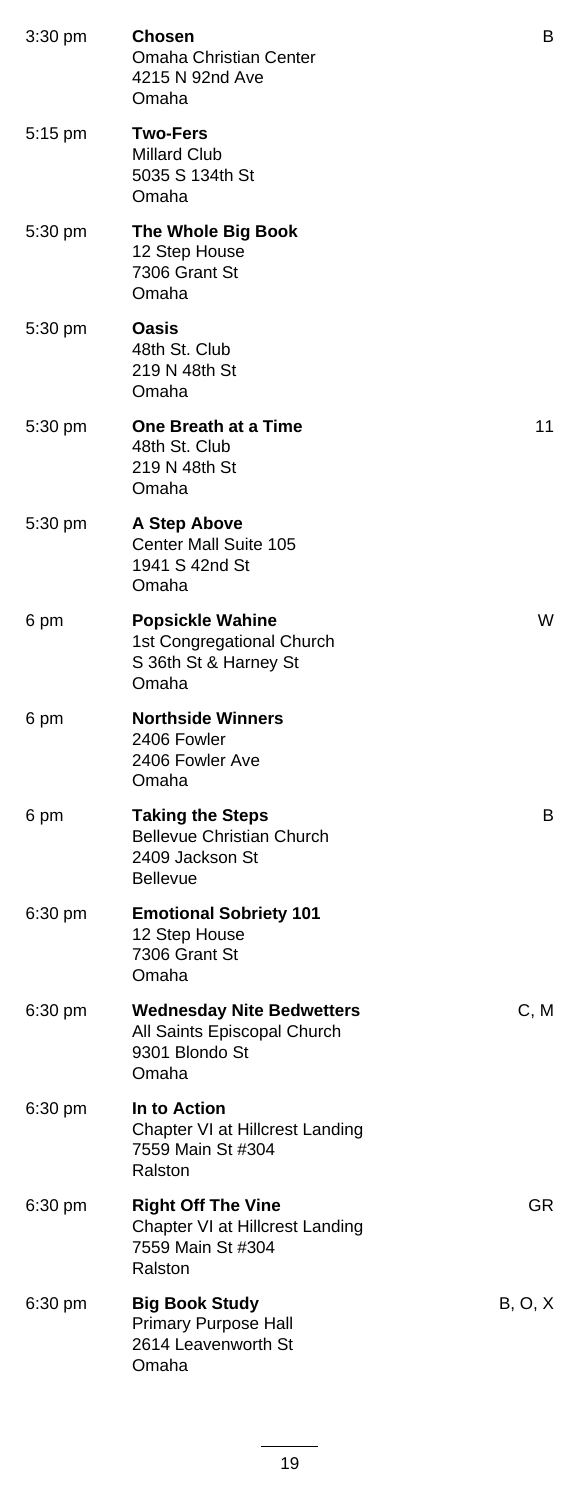| 6:30 pm | <b>Open Meeting</b><br>The 500 Club<br>410 S 16th St<br><b>Council Bluffs</b>            |   |
|---------|------------------------------------------------------------------------------------------|---|
| 7 pm    | <b>Grupo 21 De Octubre</b><br>1234 S. 13th St., Ste. 205<br>1234 S 13th St #205<br>Omaha | S |
| 7 pm    | <b>Wednesday Step Study</b><br>200 16th Ave.<br>200 16th Ave<br>Council Bluffs           |   |
| 7 pm    | <b>Road To Happy Destiny</b><br>2240 Landon Court<br>2240 Landon Ct<br>Omaha             |   |
| 7 pm    | Grupo Nueva Vida<br>2312 N St.<br>2312 N St<br>Omaha                                     | S |
| 7 pm    | <b>Fourth Dimension</b><br>48th St. Club<br>219 N 48th St<br>Omaha                       |   |
| 7 pm    | Happy Hour #2<br>Alano Club<br>1523 Vinton St<br>Omaha                                   |   |
| 7 pm    | <b>Wednesday Night Group</b><br>Augustana Lutheran Church<br>3647 Lafayette Ave<br>Omaha | в |
| 7 pm    | <b>Big Book Study</b><br>Papillion Sump Memorial Library<br>222 N Jefferson St<br>Omaha  |   |
| 7 pm    | <b>Just For Tonight</b><br><b>Pine Towers</b><br>1500 Pine St<br>Omaha                   | D |
| 7 pm    | <b>Grupo El Rescate</b><br>Ste 205.<br>1234 S 13th St<br>Omaha                           | S |
| 7:30 pm | <b>Wednesday Night Workshop</b><br>3869 Webster St.<br>3869 Webster St<br>Omaha          |   |
| 7:30 pm | <b>Stonehedge</b><br><b>CHI Immanuel Conference Center</b><br>6803 N 68th Plaza<br>Omaha |   |
| 7:30 pm | <b>Bellevue First Step Group</b><br>Sojourn Church<br>1908 Lloyd St<br><b>Bellevue</b>   |   |
|         |                                                                                          |   |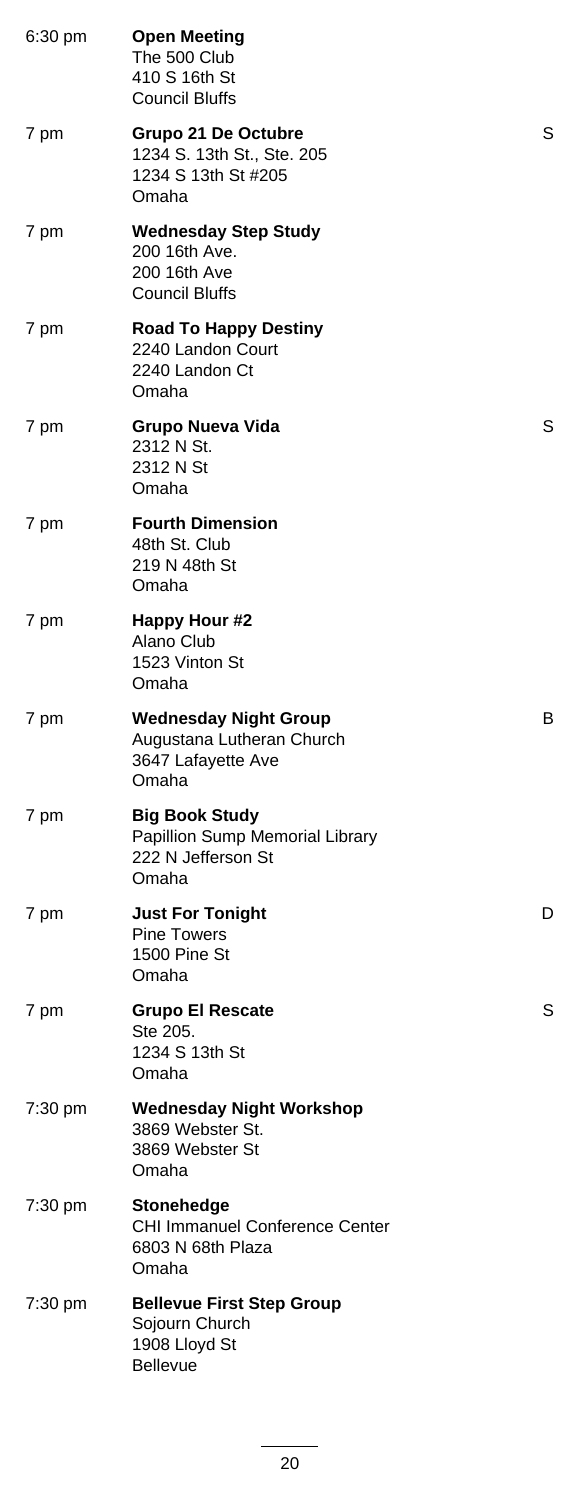| 7:30 pm | <b>Enabled Group</b><br><b>Viking Ship</b><br>2582 Redick Ave<br>Omaha                      |       |
|---------|---------------------------------------------------------------------------------------------|-------|
| 8 pm    | <b>Shake A Hand</b><br>34th Ave.<br>4615 N 34th Ave<br>Omaha                                |       |
| 8 pm    | <b>Wagon Master</b><br>Center Mall Suite 105<br>1941 S 42nd St<br>Omaha                     |       |
| 8 pm    | <b>Hard Core</b><br>Siena Francis House<br>1702 Nicholas St<br>Omaha                        | В     |
| 8 pm    | <b>Step Tradition Story</b><br>St. Margaret Marys<br>S 60th St<br>Omaha                     | С     |
| 8 pm    | Wed. Night Wild Bunch<br>Underwood Hills Presbyterian Church<br>851 N 74th St<br>Omaha      | Y     |
| 8:15 pm | <b>Come All The Time</b><br>Chapter VI at Hillcrest Landing<br>7559 Main St #304<br>Ralston |       |
| 8:15 pm | <b>Come Any Time</b><br>Chapter VI at Hillcrest Landing<br>7559 Main St #304<br>Ralston     |       |
| 8:15 pm | Way of Life<br><b>Millard Club</b><br>5035 S 134th St<br>Omaha                              |       |
| 8:30 pm | Fellowship<br>48th St. Club<br>219 N 48th St<br>Omaha                                       | AL-AN |
| 8:30 pm | <b>Surrender</b><br>Alano Club<br>1523 Vinton St<br>Omaha                                   | С     |
| 8:30 pm | <b>First Step</b><br>The 500 Club<br>410 S 16th St<br><b>Council Bluffs</b>                 |       |
| 11 pm   | <b>Alive at Eleven</b><br>Center Mall Suite 105<br>1941 S 42nd St<br>Omaha                  |       |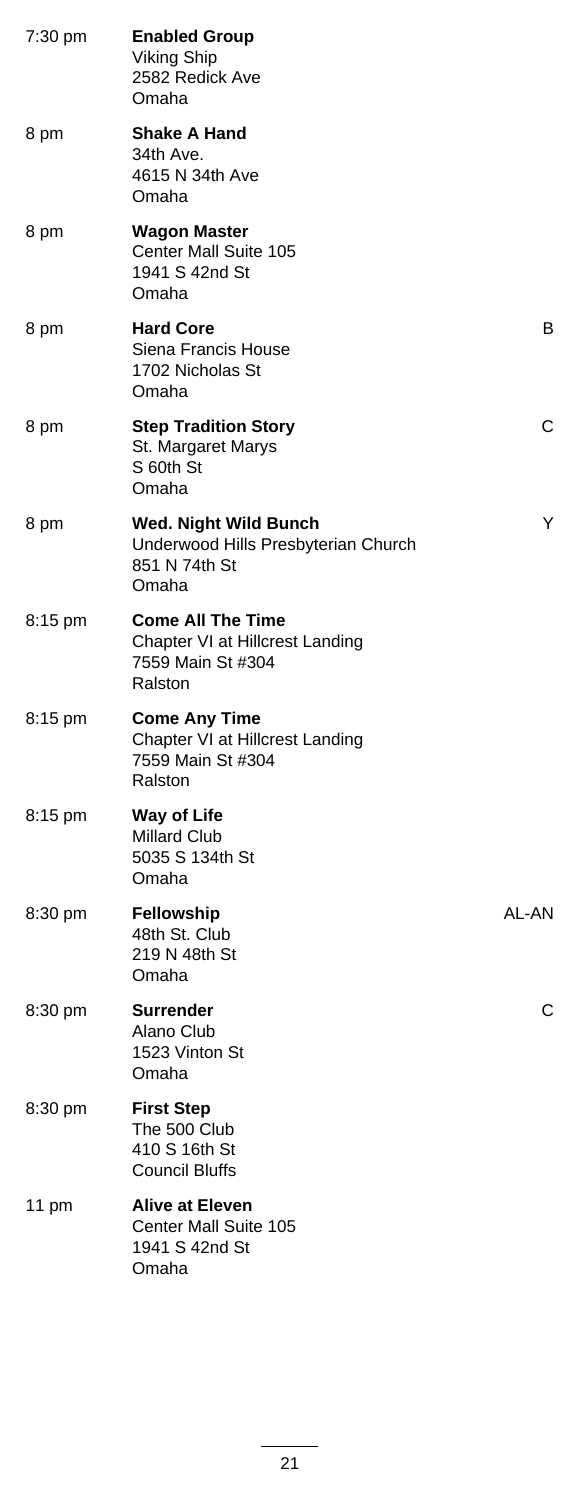# **Thursday**

| 6 am              | <b>Amazing Grace.</b><br>Life Spring Church<br>13904 S 36th St<br><b>Bellevue</b>   |   |
|-------------------|-------------------------------------------------------------------------------------|---|
| 6:45 am           | Sunrise Attitude Adj.<br>Center Mall Suite 105<br>1941 S 42nd St<br>Omaha           |   |
| 7 am              | <b>For Early Risers</b><br>48th St. Club<br>219 N 48th St<br>Omaha                  |   |
| $7:15 \text{ am}$ | <b>Morning Has Broken</b><br><b>Millard Club</b><br>5035 S 134th St<br>Omaha        |   |
| 10 <sub>am</sub>  | <b>Morning Big Book Study</b><br>12 Step House<br>7306 Grant St<br>Omaha            | В |
| 10 am             | 12 x 12 Study<br>34th Ave.<br>4615 N 34th Ave<br>Omaha                              |   |
| 10 am             | <b>Round Table</b><br>48th St. Club<br>219 N 48th St<br>Omaha                       |   |
| 10 am             | <b>The Breakfast Club</b><br>Center Mall Suite 105<br>1941 S 42nd St<br>Omaha       |   |
| 10 am             | <b>Step &amp; Tradition Mtg.</b><br><b>Millard Club</b><br>5035 S 134th St<br>Omaha |   |
| 11:30 am          | <b>Early Lunch</b><br>48th St. Club<br>219 N 48th St<br>Omaha                       |   |
| Noon              | <b>Farrells Nooners</b><br>12 Step House<br>7306 Grant St<br>Omaha                  |   |
| Noon              | <b>Friends Of Bill</b><br>222 S. 19th St.<br>222 S 19th St<br>Omaha                 |   |
| Noon              | Hallelujah<br>Alano Club<br>1523 Vinton St<br>Omaha                                 |   |
| Noon              | Drawbridge Noon Luncheon<br>Brother Sebastians.<br>1350 S 119th St<br>Omaha         | С |
|                   |                                                                                     |   |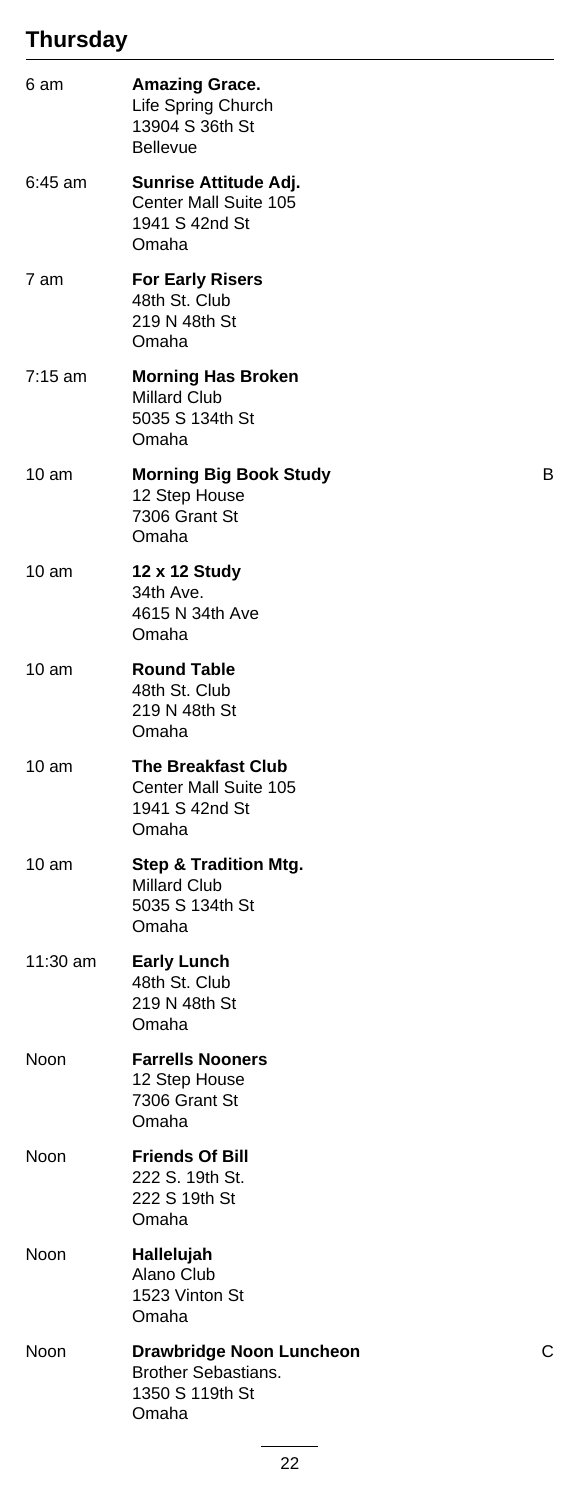| Noon        | Nooner<br>Chapter VI at Hillcrest Landing<br>7559 Main St #304<br>Ralston           |      |
|-------------|-------------------------------------------------------------------------------------|------|
| <b>Noon</b> | <b>Mens Luncheon Stag</b><br>Redeye Tavern<br>8437 W Center Rd<br>Omaha             | C, M |
| Noon        | <b>Its Getting Better</b><br>The 500 Club<br>410 S 16th St<br><b>Council Bluffs</b> |      |
| 12:10 pm    | <b>Millard Nooner</b><br><b>Millard Club</b><br>5035 S 134th St<br>Omaha            |      |
| 12:30 pm    | <b>One More Day</b><br>Center Mall Suite 105<br>1941 S 42nd St<br>Omaha             |      |
| 5:15 pm     | <b>Two-Fers</b><br>Millard Club<br>5035 S 134th St<br>Omaha                         |      |
| 5:30 pm     | <b>For Ladies Only</b><br>12 Step House<br>7306 Grant St<br>Omaha                   | W    |
| 5:30 pm     | For Men Only<br>12 Step House<br>7306 Grant St<br>Omaha                             | м    |
| $5:30$ pm   | <b>Easy Access</b><br>48th St. Club<br>219 N 48th St<br>Omaha                       |      |
| 5:30 pm     | There Is a Solution<br>48th St. Club<br>219 N 48th St<br>Omaha                      | В    |
| 5:30 pm     | <b>Good Neighbors</b><br>Alano Club<br>1523 Vinton St<br>Omaha                      |      |
| 5:30 pm     | The 12-Step Group<br><b>Center Mall Suite 105</b><br>1941 S 42nd St<br>Omaha        |      |
| 6 pm        | <b>Imperfects</b><br>5th Avenue United Methodist Church<br>1800 S 5th St<br>Omaha   |      |
| 6 pm        | unnamed<br>Chapter VI at Hillcrest Landing<br>7559 Main St #304<br>Ralston          | W    |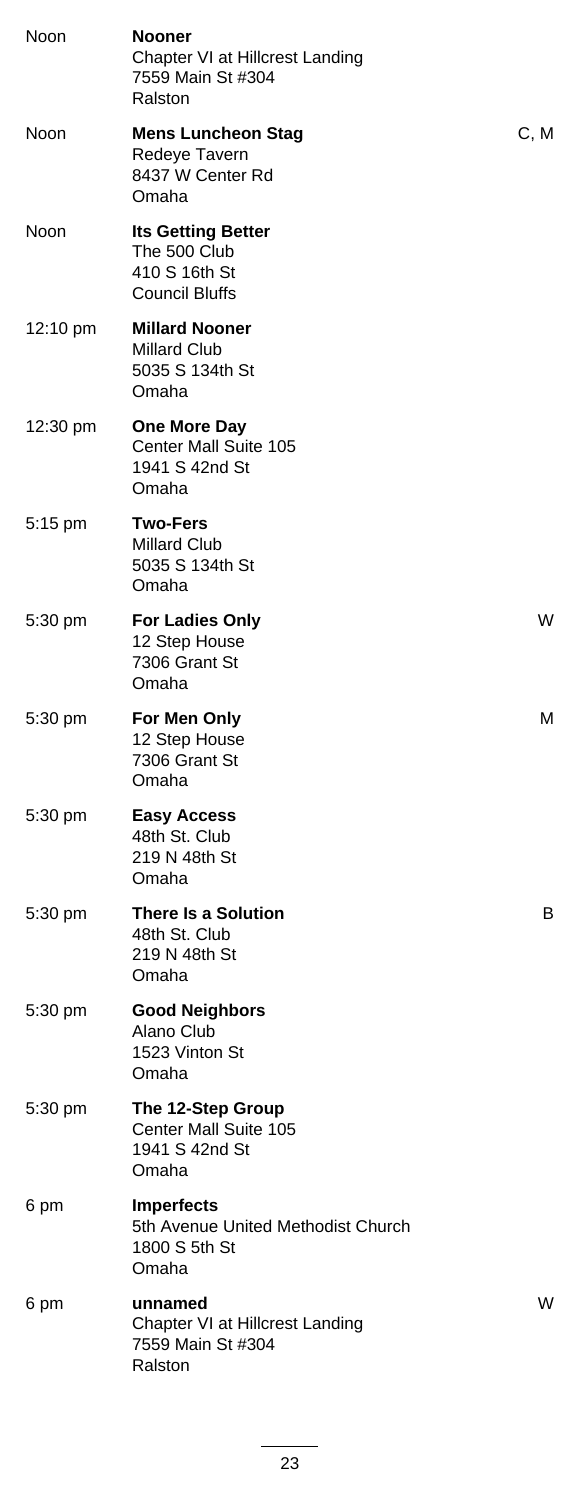| 6 pm    | <b>Big Book Badassery</b><br>St. Pauls Lutheran Church<br>13271 Millard Ave<br>Omaha                          | W       |
|---------|---------------------------------------------------------------------------------------------------------------|---------|
| 6:30 pm | <b>Stepping Home</b><br>Chapter VI at Hillcrest Landing<br>7559 Main St #304<br>Ralston                       | ST      |
| 6:30 pm | <b>Doing Without</b><br>The 500 Club<br>410 S 16th St<br><b>Council Bluffs</b>                                |         |
| 6:30 pm | <b>Ladies in the Middle</b><br>West Hills Church<br>3015 S 82nd Ave<br>Omaha                                  | W       |
| 7 pm    | Grupo Nueva Vida<br>2314 N St.<br>2314 N St<br>Omaha                                                          | S       |
| 7 pm    | <b>Grupo El Rescate</b><br>2403 Hickory<br>2403 Hickory St<br>Omaha                                           | S       |
| 7 pm    | <b>Easy Does It</b><br>619 Olson Dr.<br>619 Olson Dr<br>Papillion                                             |         |
| 7 pm    | <b>Winners Circle</b><br>Church of Freedom<br>701 S 4th St<br><b>Council Bluffs</b>                           |         |
| 7 pm    | <b>Puttin Sober On Leavenworth</b><br><b>Primary Purpose Hall</b><br>2614 Leavenworth St<br>Omaha             |         |
| 7 pm    | <b>Big Book Comes Alive</b><br>River of Life Lutheran Church<br>5151 NW Radial Hwy<br>Omaha                   | В       |
| 7 pm    | <b>Women's Big Book Study</b><br>St. Matthew's Luthern Church<br>1725 S 60th St<br>Omaha                      | B, W    |
| 7 pm    | <b>Grupo 21 De Octubre</b><br>Ste 205.<br>1234 S 13th St<br>Omaha                                             | S       |
| 7:30 pm | <b>Participation</b><br>48th St. Club<br>219 N 48th St<br>Omaha                                               |         |
| 7:30 pm | <b>Foxhall Men's Big Book Study</b><br><b>Bellevue Christian Church</b><br>2409 Jackson St<br><b>Bellevue</b> | C, D, M |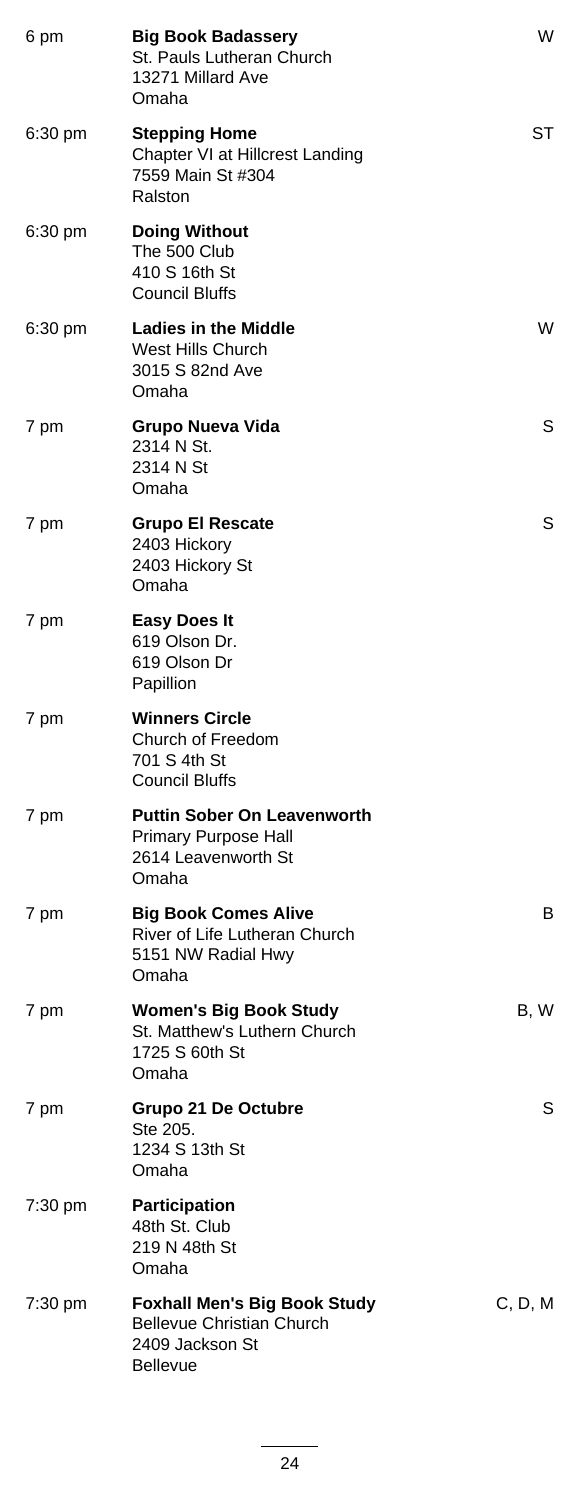| 7:30 pm           | <b>Amigos</b><br>First Lutheran Church<br>542 S 31st St<br>Omaha                                   | D, ST, Y |
|-------------------|----------------------------------------------------------------------------------------------------|----------|
| 7:30 pm           | <b>Plain Label</b><br><b>Flatland Church</b><br>4801 N 144th St<br>Omaha                           | D        |
| 7:30 pm           | <b>Phoenix</b><br>Hanscom Park UMC<br>4444 Frances St<br>Omaha                                     | D        |
| 7:30 pm           | <b>Bellevue Ladies Satellite</b><br>Immanuel Lutheran Church<br>104 Galvin Rd N<br><b>Bellevue</b> | C, W     |
| 7:30 pm           | <b>Patio Group</b><br>Lutheran Church of the Master<br>2617 S 114th St<br>Omaha                    | B, D     |
| 7:30 pm           | <b>The Giving Tree</b><br>Presbyterian Church of the Cross<br>1517 S 114th St<br>Omaha             | W        |
| 7:30 pm           | <b>Thursday Nite Men's Stag</b><br><b>St Robert Bellarmine</b><br>11802 Pacific St<br>Omaha        | C, M     |
| 7:30 pm           | <b>Mens Study Group</b><br>St. Michael's Luthern Church<br>13232 Blondo St<br>Omaha                | м        |
| 8 pm              | <b>Thursday Nite Live</b><br>Center Mall Suite 105<br>1941 S 42nd St<br>Omaha                      |          |
| 8 pm              | <b>Underwood Group</b><br>Dundee Presbyterian Church<br>5312 Underwood Ave<br>Omaha                |          |
| 8:15 pm           | <b>Smoke Out</b><br>Chapter VI at Hillcrest Landing<br>7559 Main St #304<br>Ralston                |          |
| $8:15 \text{ pm}$ | So Happens It's Thursday<br>Chapter VI at Hillcrest Landing<br>7559 Main St #304<br>Ralston        |          |
| 8:15 pm           | Step Study.<br>Millard Club<br>5035 S 134th St<br>Omaha                                            |          |
| 8:30 pm           | Good Neighbors.<br>Alano Club<br>1523 Vinton St<br>Omaha                                           |          |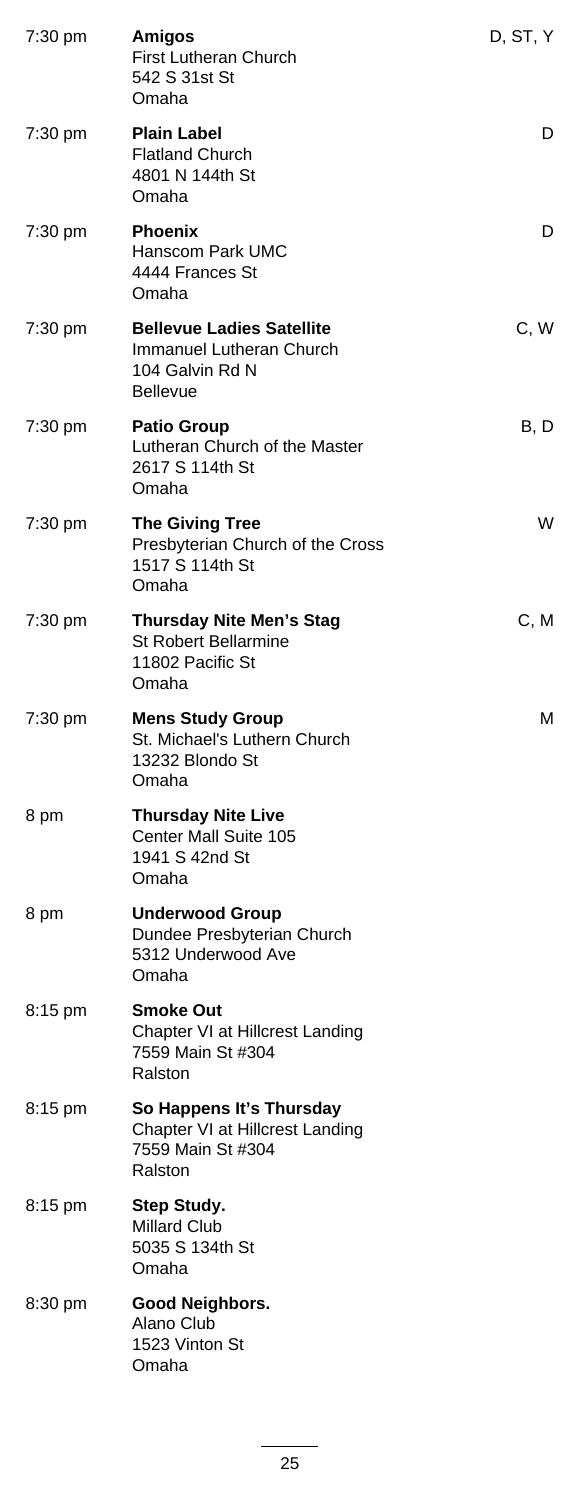- **Survivors** The 500 Club 410 S 16th St Council Bluffs 8:30 pm **Sometimes Late** 9 pm
- 48th St. Club 219 N 48th St Omaha
- **Alive at Eleven** Center Mall Suite 105 1941 S 42nd St Omaha 11 pm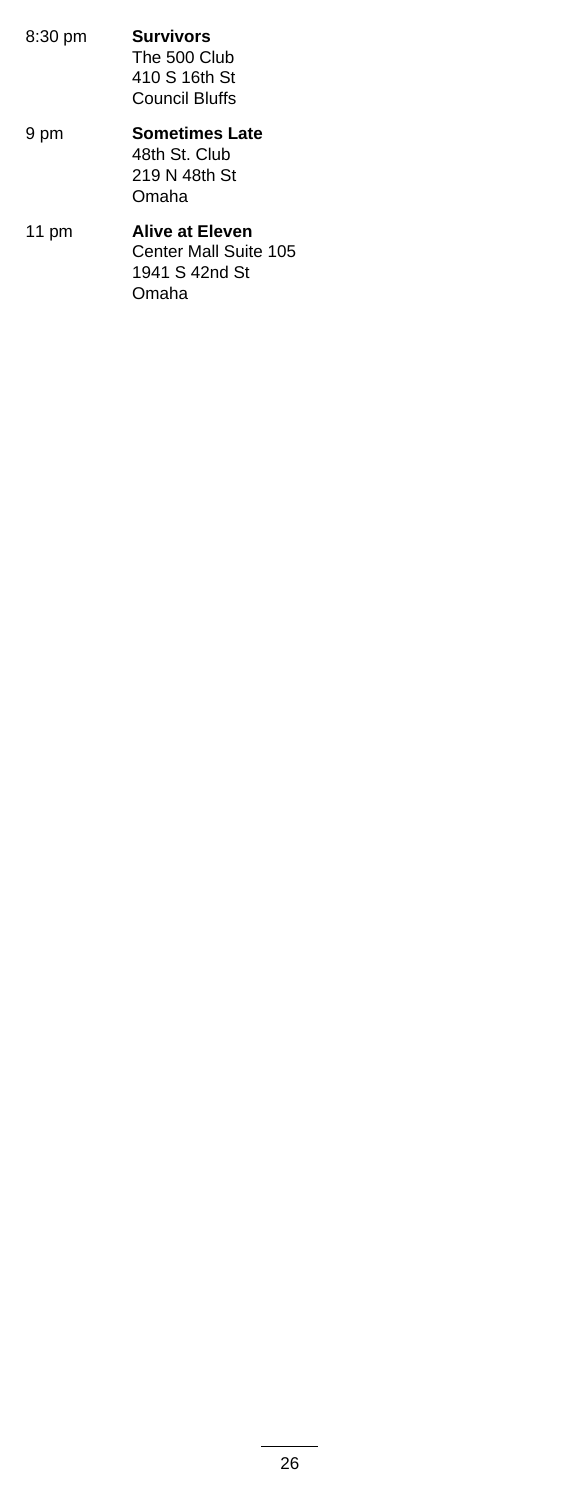## **Friday**

| $6:15$ am        | <b>T.G.I.F.</b><br>Chapter VI at Hillcrest Landing<br>7559 Main St #304<br>Ralston               |   |
|------------------|--------------------------------------------------------------------------------------------------|---|
| $6:45$ am        | <b>Sunrise Attitude Adjustment</b><br>Center Mall Suite 105<br>1941 S 42nd St<br>Omaha           |   |
| 7 am             | Up and At Em<br>48th St. Club<br>219 N 48th St<br>Omaha                                          |   |
| 7 am             | <b>No Shows</b><br>Dennys<br>3509 S 84th St<br>Omaha                                             | D |
| 9:30 am          | <b>Perfektly Broken</b><br><b>Beautiful Savior Lutheran Church</b><br>7706 S 96th St<br>La Vista |   |
| $10 \text{ am}$  | <b>Morning Reflections</b><br>48th St. Club<br>219 N 48th St<br>Omaha                            |   |
| $10 \text{ am}$  | <b>Forever Friday</b><br>Center Mall Suite 105<br>1941 S 42nd St<br>Omaha                        |   |
| 10 <sub>am</sub> | <b>Thank God Its Friday</b><br><b>Millard Club</b><br>5035 S 134th St<br>Omaha                   |   |
| 11:30 am         | <b>Early Lunch</b><br>48th St. Club<br>219 N 48th St<br>Omaha                                    |   |
| Noon             | <b>B.Y.O. Big Book Study</b><br>12 Step House<br>7306 Grant St<br>Omaha                          | В |
| Noon             | <b>Adventure in Living</b><br>34th Ave.<br>4615 N 34th Ave<br>Omaha                              |   |
| Noon             | <b>Peace of Mind Group</b><br>Alano Club<br>1523 Vinton St<br>Omaha                              |   |
| Noon             | <b>Rainbow Group</b><br>Alano Club<br>1523 Vinton St<br>Omaha                                    |   |
| Noon             | <b>Bill W. &amp; Associates</b><br><b>Brother Sebastians.</b><br>1350 S 119th St<br>Omaha        | D |
|                  |                                                                                                  |   |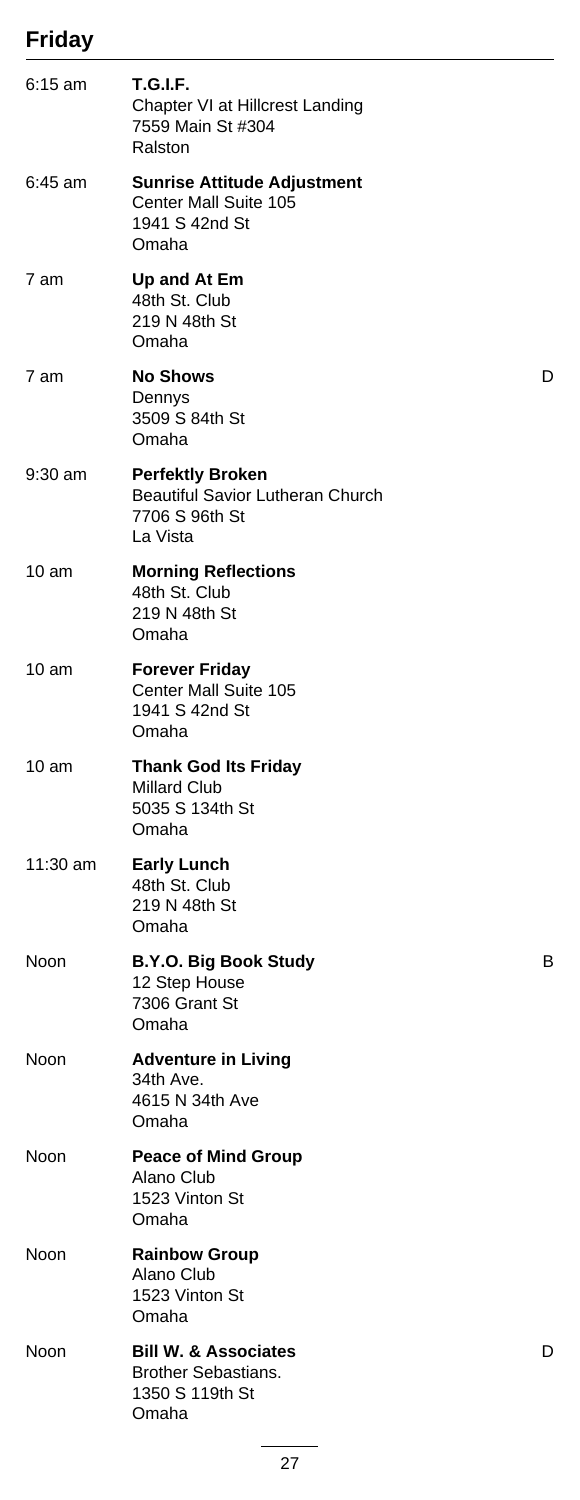| Noon      | <b>Noon Luncheon</b><br>Cascio's Steakhouse<br>1620 S 10th St<br>Omaha                      | С |
|-----------|---------------------------------------------------------------------------------------------|---|
| Noon      | <b>Afternoon Delight</b><br>Chapter VI at Hillcrest Landing<br>7559 Main St #304<br>Ralston |   |
| Noon      | <b>Lunch Hour Group</b><br>HPER Rm 101 Student Health<br>6000 Dodge St<br>Omaha             |   |
| Noon      | <b>High Nooners</b><br>Immanuel Lutheran Church<br>104 Galvin Rd N<br><b>Bellevue</b>       |   |
| Noon      | <b>Friday Noon</b><br>The 500 Club<br>410 S 16th St<br><b>Council Bluffs</b>                |   |
| Noon      | <b>Two Bricks Short Group</b><br>Village Inn<br>Dodge St & N 78th St<br>Omaha               |   |
| 12:10 pm  | <b>Millard Nooner</b><br><b>Millard Club</b><br>5035 S 134th St<br>Omaha                    |   |
| 12:30 pm  | One More Day<br>Center Mall Suite 105<br>1941 S 42nd St<br>Omaha                            |   |
| 3:30 pm   | Chosen<br>Omaha Christian Center<br>4215 N 92nd Ave<br>Omaha                                | В |
| 5:15 pm   | <b>Friday Freedom</b><br><b>Millard Club</b><br>5035 S 134th St<br>Omaha                    |   |
| 5:30 pm   | The Way Out<br>12 Step House<br>7306 Grant St<br>Omaha                                      |   |
| 5:30 pm   | <b>Friday After</b><br>48th St. Club<br>219 N 48th St<br>Omaha                              |   |
| $5:30$ pm | Open<br>Alano Club<br>1523 Vinton St<br>Omaha                                               |   |
| 5:30 pm   | A.A. After Work<br>Center Mall Suite 105<br>1941 S 42nd St<br>Omaha                         |   |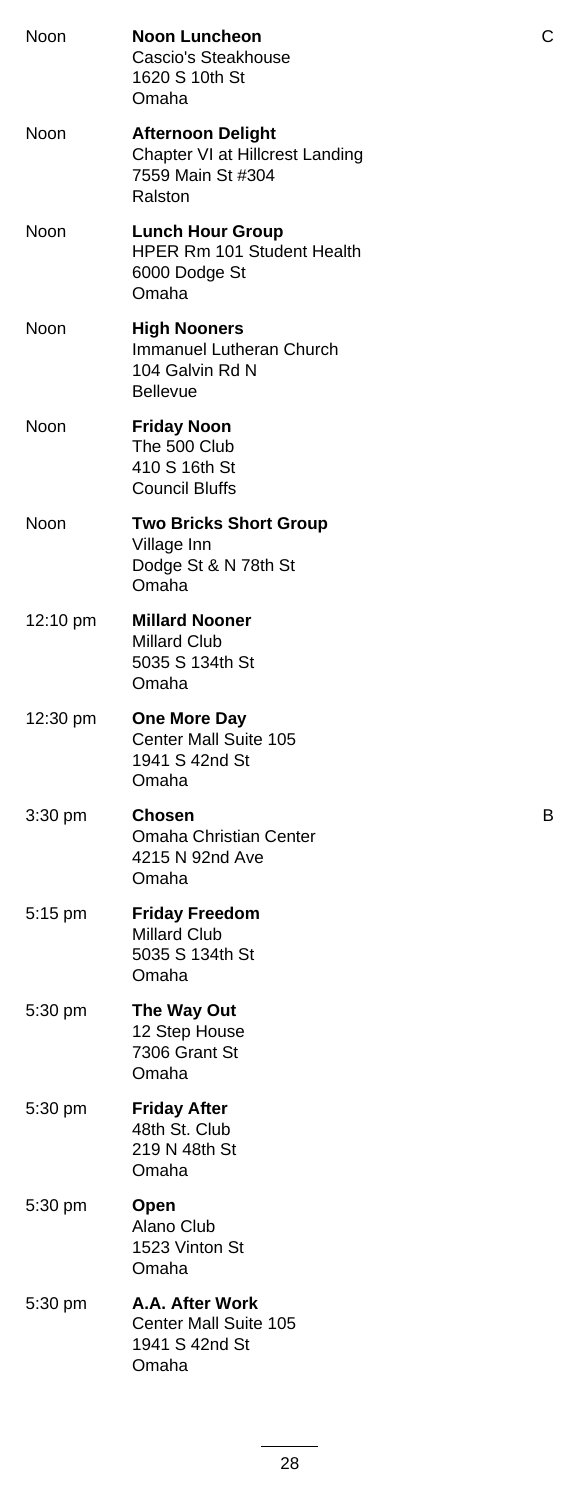| 5:30 pm | <b>Bewildered Ones</b><br><b>Trinity Cathedral</b><br>113 N 18th St<br>Omaha                                |       |
|---------|-------------------------------------------------------------------------------------------------------------|-------|
| 5:30 pm | <b>Safe Port</b><br><b>Viking Ship</b><br>2582 Redick Ave<br>Omaha                                          |       |
| 6 pm    | Friday Night Foxhall Big Book Study<br>Calvary Christian Church<br>10100 Cedar Island Rd<br><b>Bellevue</b> |       |
| 6:30 pm | <b>Chapter VI Beginners</b><br>Chapter VI at Hillcrest Landing<br>7559 Main St #304<br>Ralston              |       |
| 6:30 pm | <b>Lower Level Group</b><br>St Johns Church<br>2500 California Plaza<br>Omaha                               |       |
| 7 pm    | Grupo 21 De Octubre<br>1234 S. 13th St., Ste. 205<br>1234 S 13th St #205<br>Omaha                           | S     |
| 7 pm    | <b>Attitude Adjustment</b><br>200 16th Ave.<br>200 16th Ave<br><b>Council Bluffs</b>                        |       |
| 7 pm    | Grupo Nueva Vida<br>2312 N St.<br>2312 N St<br>Omaha                                                        | S     |
| 7 pm    | <b>Grupo El Rescate</b><br>2403 Hickory<br>2403 Hickory St<br>Omaha                                         | S     |
| 7 pm    | <b>Friday Night Lights</b><br>619 Olson Dr.<br>619 Olson Dr<br>Papillion                                    |       |
| 7 pm    | Regis<br>Alano Club<br>1523 Vinton St<br>Omaha                                                              |       |
| 7 pm    | Lambda Pride<br><b>MCC Church</b><br>819 S 22nd St<br>Omaha                                                 | G, X  |
| 7 pm    | Young, Sober & Free<br>Prairie Lane Christian Church<br>3111 S 119th St<br>Omaha                            | D, Y  |
| 7 pm    | <b>The Off-Center Group</b><br>Prairie Lane Comm. Church<br>11806 Prairie Ln Dr<br>Omaha                    | BA, D |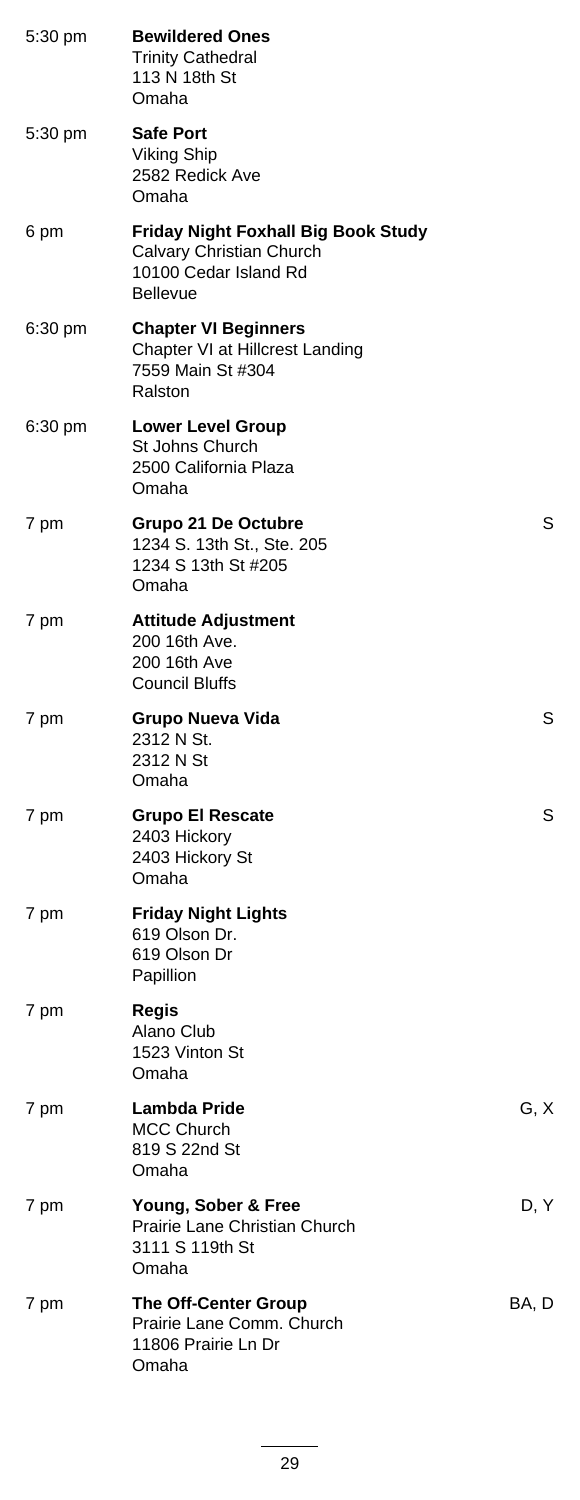| 7 pm              | <b>Reality Check</b><br><b>Reality Church</b><br>10695 Portal Rd<br>La Vista                             | B, O            |
|-------------------|----------------------------------------------------------------------------------------------------------|-----------------|
| $7:30 \text{ pm}$ | <b>Old Fashioned Speakers Mtg</b><br>12 Step House<br>7306 Grant St<br>Omaha                             | SP, Y           |
| 7:30 pm           | <b>Grupo Renacimiento</b><br>2226 S. 16th St.<br>2226 S 16th St<br>Omaha                                 | S               |
| 7:30 pm           | <b>Friday Solutions</b><br>48th St. Club<br>219 N 48th St<br>Omaha                                       |                 |
| 7:30 pm           | <b>Grupo La Buena Decision</b><br>830 Park Ave.<br>830 Park Ave<br>Omaha                                 | S               |
| 7:30 pm           | <b>Bellevue Friday Night</b><br><b>Bellevue Christian Church</b><br>2409 Jackson St<br><b>Bellevue</b>   |                 |
| 7:30 pm           | Bellevue 12 x 12<br><b>Bellevue University</b><br>1000 Galvin Rd S<br><b>Bellevue</b>                    | D, O, SP        |
| 7:30 pm           | <b>Wild Bunch Next Generation</b><br>Broadway Christian Church<br>2658 Avenue A<br><b>Council Bluffs</b> | AL, AL-AN,<br>Y |
| $7:30 \text{ pm}$ | <b>Today</b><br><b>CHI Immanuel Conference Center</b><br>N 68th Plaza<br>Omaha                           | D               |
| 7:30 pm           | <b>Primary Purpose Group</b><br>Covenant Presbyterian Church<br>15002 Blondo St<br>Omaha                 | BE.             |
| 7:30 pm           | <b>Plain Label</b><br><b>Flatland Church</b><br>4801 N 144th St<br>Omaha                                 | D               |
| 7:30 pm           | <b>No Smokers</b><br>Lord Of Love Lutheran Church<br>10405 Fort St<br>Omaha                              |                 |
| 7:30 pm           | Go To Any Length<br>Presbyterian Church of the Master<br>10710 Corby Cir<br>Omaha                        |                 |
| 7:30 pm           | <b>Rovers</b><br>St. Thomas Moore Church<br>4804 Grover St<br>Omaha                                      |                 |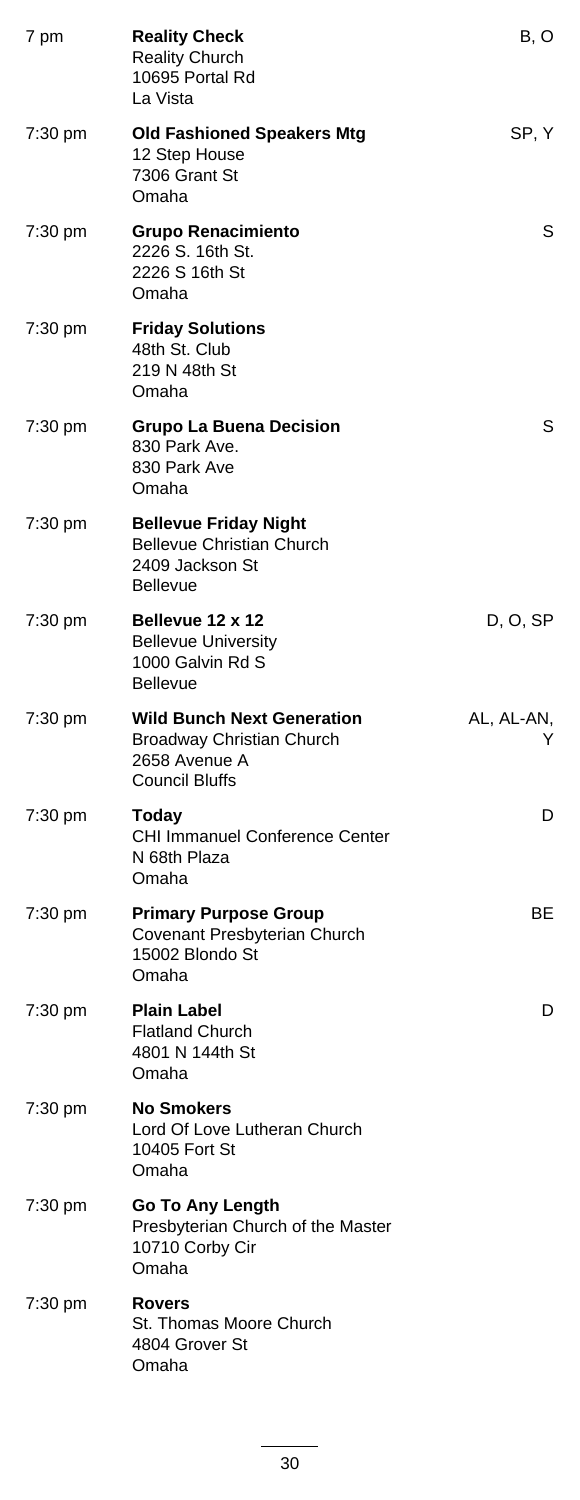| 7:30 pm           | <b>Bellevue Friday Night Free For All</b><br>Thanksgiving Lutheran Church<br>3702 370 Plaza<br><b>Bellevue</b> | AL, AL-AN,<br>BA. |
|-------------------|----------------------------------------------------------------------------------------------------------------|-------------------|
| 8 pm              | Who'd A Thought It<br>34th Ave.<br>4615 N 34th Ave<br>Omaha                                                    |                   |
| 8 pm              | <b>Friday Nighters</b><br>Center Mall Suite 105<br>1941 S 42nd St<br>Omaha                                     |                   |
| 8 pm              | Camel<br>River of Life Lutheran Church<br>5151 NW Radial Hwy<br>Omaha                                          |                   |
| 8 pm              | <b>Westgate Fellowship</b><br>West Hills Church<br>3015 S 82nd Ave<br>Omaha                                    |                   |
| 8:10 pm           | Heavy Hitters 12 x 12<br>Florence Presbyterian Church<br>8314 N 31st St<br>Omaha                               |                   |
| 8:15 pm           | <b>Friday Night Live</b><br><b>Millard Club</b><br>5035 S 134th St<br>Omaha                                    |                   |
| 8:15 pm           | <b>No Name</b><br>Millard Club<br>5035 S 134th St<br>Omaha                                                     |                   |
| 8:15 pm           | Live & Let Live<br>Underwood Hills Presbyterian Church<br>851 N 74th St<br>Omaha                               | G                 |
| 8:30 pm           | K.I.S.S.<br>Chapter VI at Hillcrest Landing<br>7559 Main St #304<br>Ralston                                    |                   |
| $8:30 \text{ pm}$ | <b>Friday Night</b><br>The 500 Club<br>410 S 16th St<br>Council Bluffs                                         |                   |
| 9 pm              | <b>Serenity</b><br>48th St. Club<br>219 N 48th St<br>Omaha                                                     | CAN               |
| 11 pm             | <b>Alive at Eleven</b><br>Center Mall Suite 105<br>1941 S 42nd St<br>Omaha                                     |                   |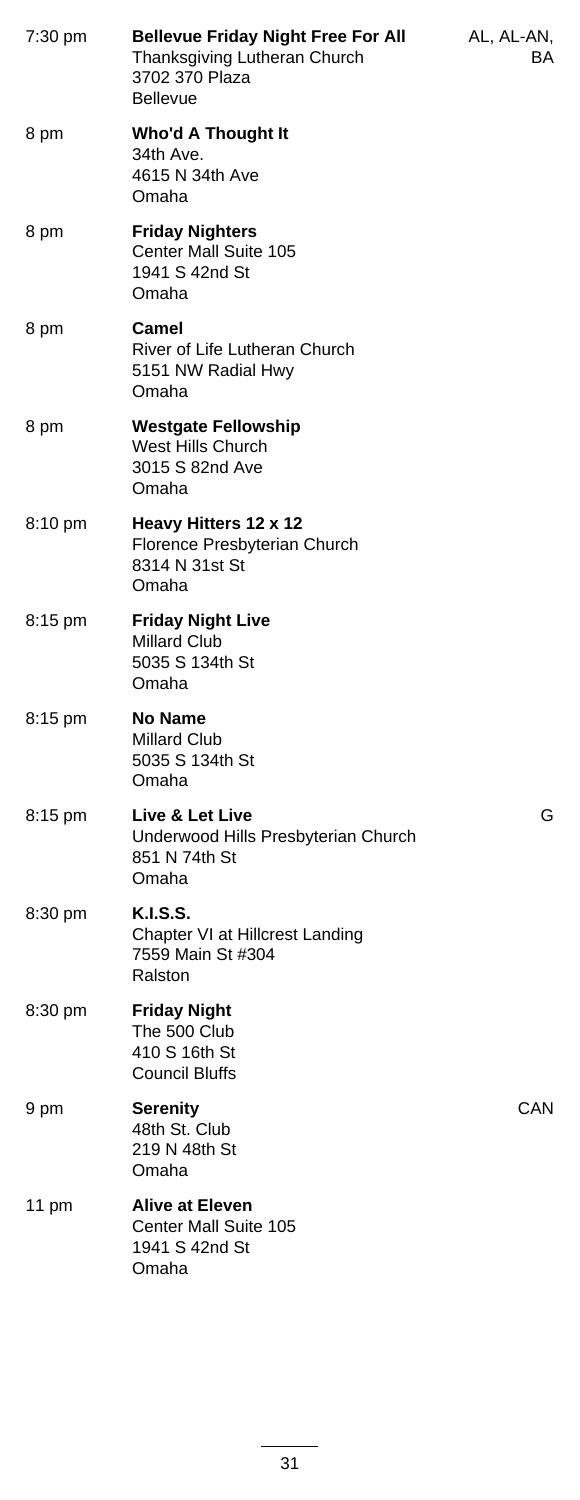#### **Saturday**

| 6:45 am           | <b>Sunrise Attitude Adjustment</b><br>Center Mall Suite 105<br>1941 S 42nd St<br>Omaha                   |   |
|-------------------|----------------------------------------------------------------------------------------------------------|---|
| 7 am              | <b>No Shows</b><br>Dennys<br>3509 S 84th St<br>Omaha                                                     |   |
| 7 am              | Among My Own Kind<br>First Watch Café<br>1222 S 71st St B<br>Omaha                                       |   |
| $7:15 \text{ am}$ | <b>Energized</b><br><b>Millard Club</b><br>5035 S 134th St<br>Omaha                                      |   |
| $7:30$ am         | <b>J.A.C.T.</b><br>Bethany Lutheran Church.<br>4200 N 204th St<br>Omaha                                  | D |
| 8 am              | <b>Beautiful Morning</b><br>12 Step House<br>7306 Grant St<br>Omaha                                      |   |
| 8 am              | S.M.A.R.T. Group<br>12 Step House<br>7306 Grant St<br>Omaha                                              |   |
| 8 am              | <b>Fresh Air</b><br>Alano Club<br>1523 Vinton St<br>Omaha                                                |   |
| 8 am              | <b>Begin Your Weekend</b><br>Chapter VI at Hillcrest Landing<br>7559 Main St #304<br>Ralston             |   |
| 8 am              | Sat. Morning Wake Up Call<br>Chapter VI at Hillcrest Landing<br>7559 Main St #304<br>Ralston             |   |
| 8:30 am           | <b>Sat. Morning Sunrise Group</b><br>Sojourn Church<br>1908 Lloyd St<br><b>Bellevue</b>                  |   |
| 9 am              | <b>You're Welcome Here</b><br><b>Beautiful Savior Lutheran Church</b><br>7706 S 96th St<br>La Vista      |   |
| 9 am              | Twenty-Four Hour Group in the<br><b>Morning</b><br>St. Leo's Catholic Church<br>1920 N 102nd St<br>Omaha |   |
| 9 am              | Saturday A.M.<br>The 500 Club<br>410 S 16th St<br><b>Council Bluffs</b>                                  |   |
|                   | 32                                                                                                       |   |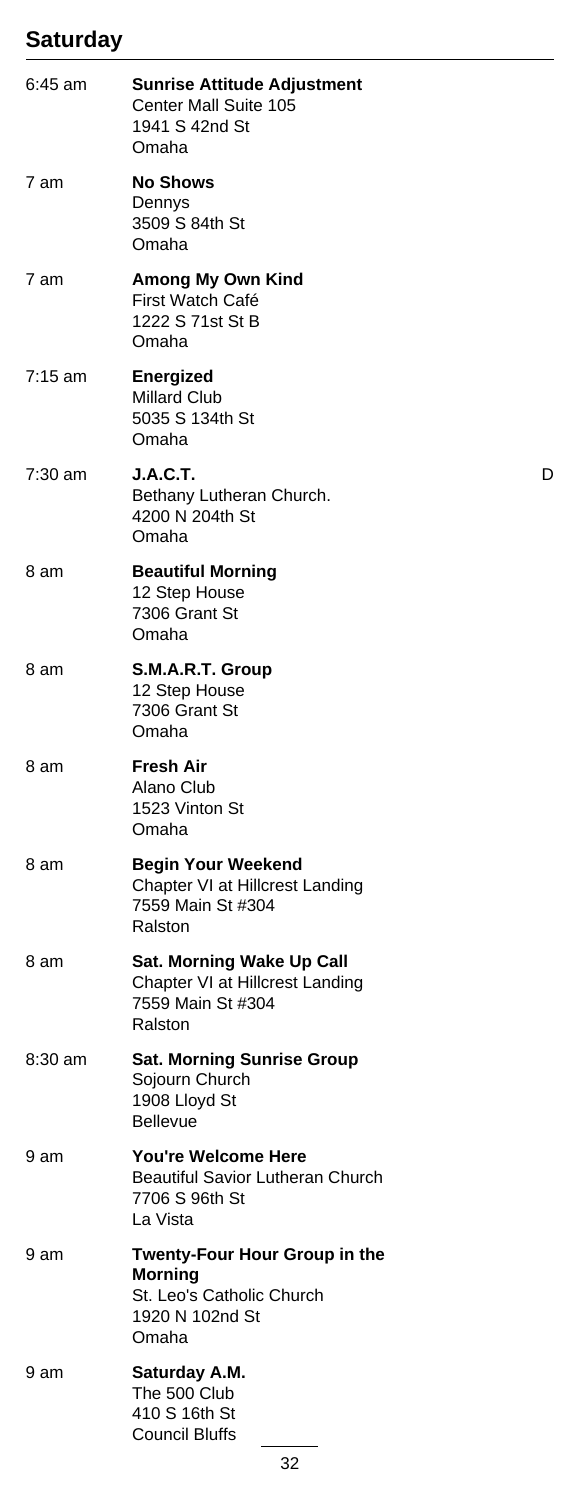| 9:30 am         | <b>Millard SOS Group</b><br><b>Millard Club</b><br>5035 S 134th St<br>Omaha                            |          |
|-----------------|--------------------------------------------------------------------------------------------------------|----------|
| 10 am           | <b>No Ifs Ands or Buts</b><br>12 Step House<br>7306 Grant St<br>Omaha                                  |          |
| $10 \text{ am}$ | <b>Saturday Morning Alive</b><br>12 Step House<br>7306 Grant St<br>Omaha                               |          |
| 10 am           | <b>Good Times</b><br>34th Ave.<br>4615 N 34th Ave<br>Omaha                                             |          |
| 10 am           | <b>Pathfinders</b><br>48th St. Club<br>219 N 48th St<br>Omaha                                          |          |
| 10 am           | <b>Freedom</b><br>Alano Club<br>1523 Vinton St<br>Omaha                                                |          |
| 10 am           | <b>Eye Opener</b><br>Center Mall Suite 105<br>1941 S 42nd St<br>Omaha                                  |          |
| 10:10 am        | <b>One Hour Fellowship</b><br><b>Heart Ministry Center</b><br>2222 Binney St<br>Omaha                  |          |
| 10:20 am        | <b>Big Book and 12x12</b><br>The 500 Club<br>410 S 16th St<br>Council Bluffs                           | B        |
| 10:30 am        | <b>Whats Your Story Morning Glory</b><br>Women<br><b>Celebration Church</b><br>16868 Giles Rd<br>Omaha | B, BA, W |
| 10:30 am        | <b>Womens Meeting</b><br>Stonybrook Church<br>14345 Y St<br>Omaha                                      | W        |
| 11 am           | Grupo 21 De Octubre<br>1234 S. 13th St., Ste. 205<br>1234 S 13th St #205<br>Omaha                      | S        |
| 11 am           | <b>Saturday Morning Solutions</b><br>Mt Calvary Community Church<br>5112 Ames Ave<br>Omaha             |          |
| Noon            | <b>Saturday Nooner Group</b><br><b>Millard Club</b><br>5035 S 134th St<br>Omaha                        |          |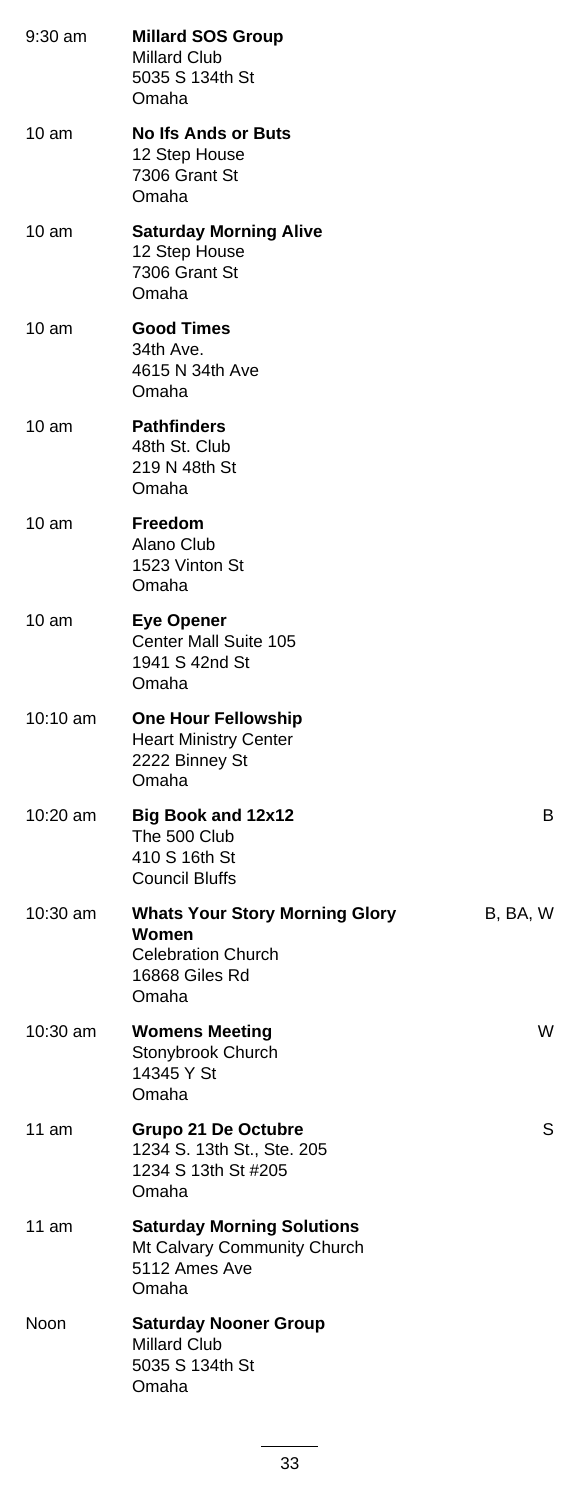| 12:15 pm          | 12x12 at 12<br>Chapter VI at Hillcrest Landing<br>7559 Main St #304<br>Ralston                  |   |
|-------------------|-------------------------------------------------------------------------------------------------|---|
| 12:15 pm          | <b>Women in Sobriety</b><br>Chapter VI at Hillcrest Landing<br>7559 Main St #304<br>Ralston     |   |
| 12:30 pm          | <b>One More Day</b><br>Center Mall Suite 105<br>1941 S 42nd St<br>Omaha                         |   |
| 1 pm              | <b>Northside Saturday Sobriety</b><br>2406 Fowler<br>2406 Fowler Ave<br>Omaha                   |   |
| $1:30 \text{ pm}$ | <b>Saturday Afternoon</b><br>48th St. Club<br>219 N 48th St<br>Omaha                            |   |
| 2:30 pm           | <b>Lifes Crossroads</b><br>12 Step House<br>7306 Grant St<br>Omaha                              |   |
| 4 pm              | <b>Solutions in Sobriety</b><br>Chapter VI at Hillcrest Landing<br>7559 Main St #304<br>Ralston |   |
| 5 pm              | <b>Grupo Renacimiento</b><br>2226 S. 16th St.<br>2226 S 16th St<br>Omaha                        | S |
| 5 pm              | <b>Living Sober 101</b><br>48th St. Club<br>219 N 48th St<br>Omaha                              |   |
| 5:15 pm           | <b>Spiritual Foundations</b><br>Millard Club<br>5035 S 134th St<br>Omaha                        |   |
| 5:30 pm           | <b>Meditation Group</b><br>Center Mall Suite 105<br>1941 S 42nd St<br>Omaha                     |   |
| 5:30 pm           | <b>Sat. Eve Comfort Zone</b><br>Center Mall Suite 105<br>1941 S 42nd St<br>Omaha                |   |
| 5:30 pm           | <b>Young Peoples</b><br>St. Pauls Lutheran Church<br>13271 Millard Ave<br>Omaha                 | Y |
| $6:30$ pm         | <b>Young People of AA</b><br>48th St. Club<br>219 N 48th St<br>Omaha                            |   |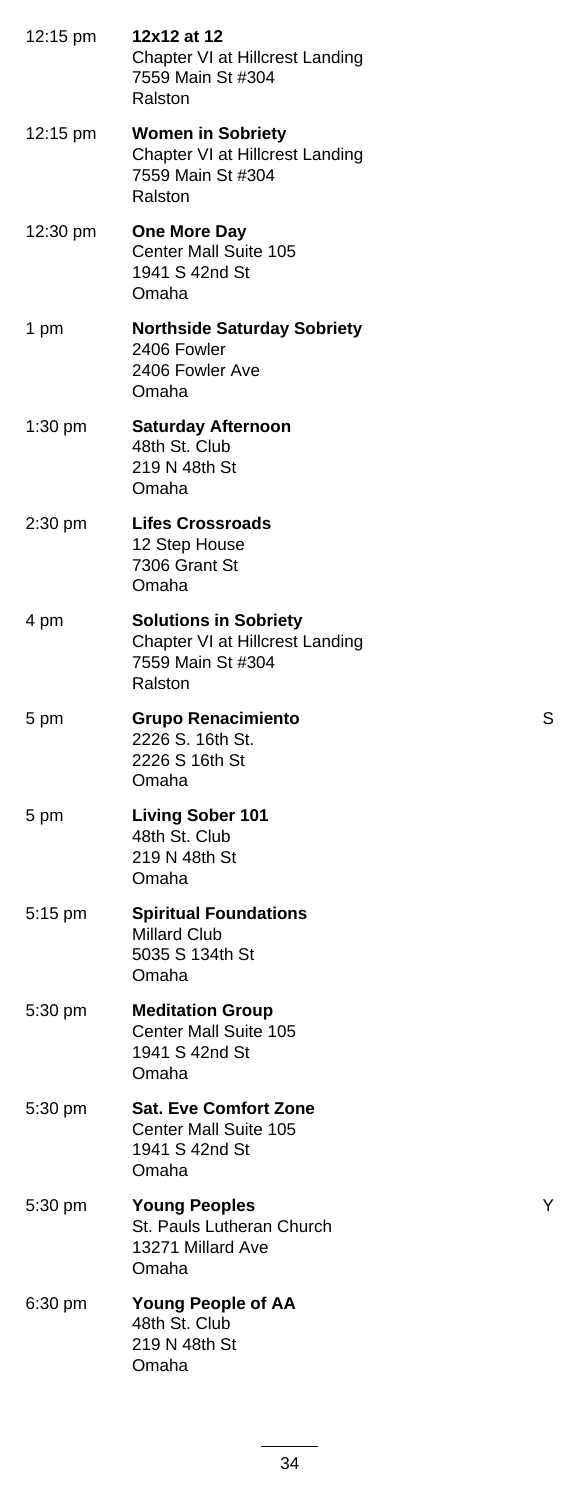| 7 pm      | <b>Steppingstones</b><br>12 Step House<br>7306 Grant St<br>Omaha                                  |       |
|-----------|---------------------------------------------------------------------------------------------------|-------|
| 7 pm      | Grupo Nueva Vida<br>2312 N St.<br>2312 N St<br>Omaha                                              | S     |
| 7 pm      | <b>Grupo El Rescate</b><br>2403 Hickory<br>2403 Hickory St<br>Omaha                               | S     |
| 7 pm      | <b>Saturday Night Mtg.</b><br>Chapter VI at Hillcrest Landing<br>7559 Main St #304<br>Ralston     |       |
| 7 pm      | <b>Primary Purpose</b><br>St Paul Lutheran Child Care<br>1500 N 16th St<br><b>Council Bluffs</b>  |       |
| 7 pm      | Grupo 21 De Octubre<br>Ste 205.<br>1234 S 13th St<br>Omaha                                        | S     |
| 7:30 pm   | <b>Grupo La Buena Decision</b><br>830 Park Ave.<br>830 Park Ave<br>Omaha                          | S     |
| 7:30 pm   | <b>Crossroads</b><br>Alano Club<br>1523 Vinton St<br>Omaha                                        |       |
| 7:30 pm   | <b>Saturday Night Speakers</b><br><b>Bellevue Christian Church</b><br>2409 Jackson St<br>Bellevue | SP, Y |
| $7:30$ pm | <b>Saturday Nite Speakeasy</b><br>Christ The King Church<br>654 S 86th St<br>Omaha                | SP    |
| 8 pm      | <b>Back to the Book</b><br>48th St. Club<br>219 N 48th St<br>Omaha                                |       |
| 8 pm      | <b>Saturday Nite Sober</b><br>Center Mall Suite 105<br>1941 S 42nd St<br>Omaha                    |       |
| 8 pm      | <b>Saturday Night Alive</b><br>Rejoice Lutheran Church<br>2556 S 138th St<br>Omaha                | AL-AN |
| 8:15 pm   | <b>Fellowship</b><br><b>Millard Club</b><br>5035 S 134th St<br>Omaha                              |       |